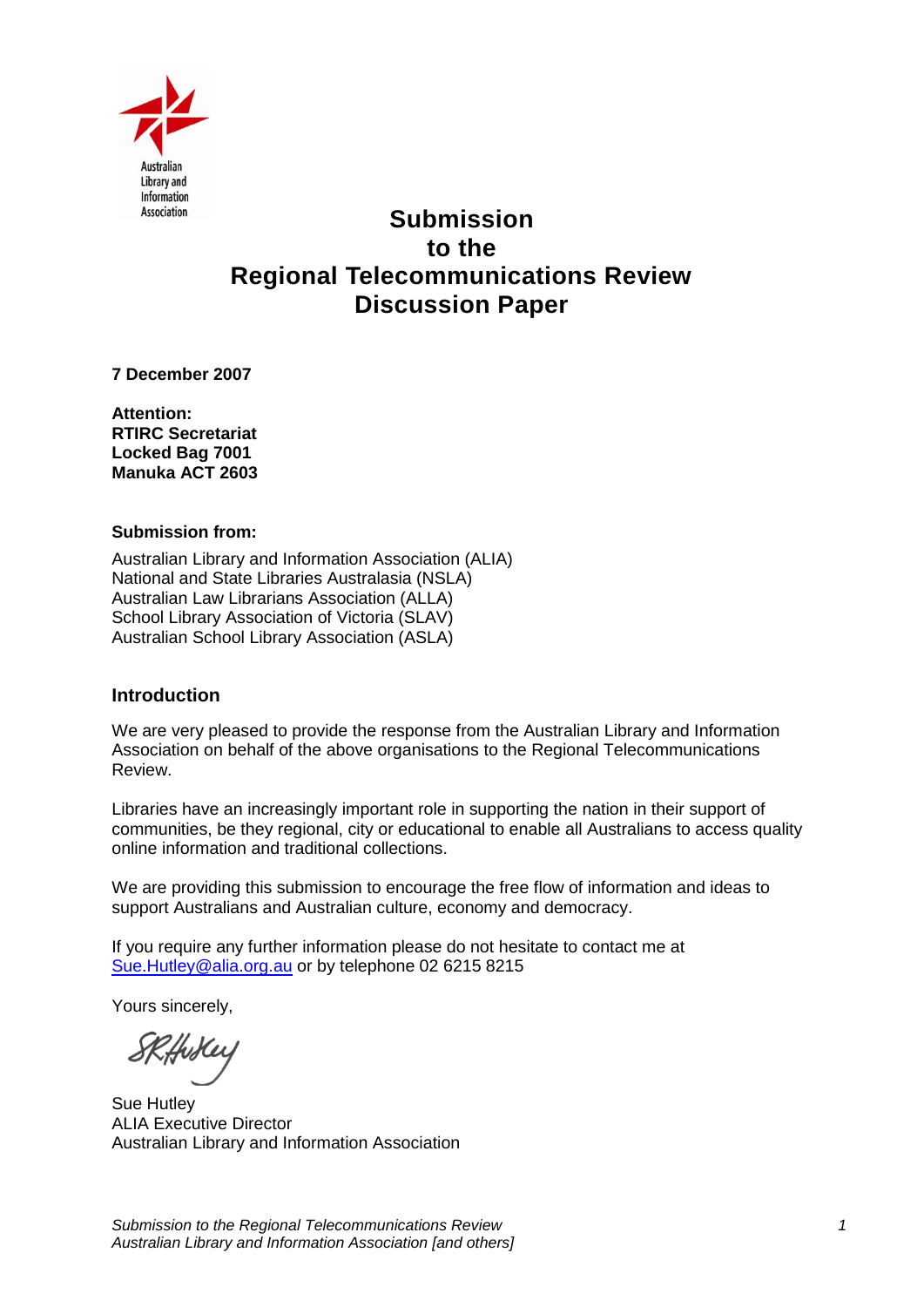#### **Associations providing this submission**

**The Australian Library and Information Association** (ALIA) is the professional organisation for the Australian library and information services sector. It seeks to empower the profession in the development, promotion and delivery of quality library and information services to the nation, through leadership, advocacy and mutual support. *Website: [http://www.alia.org.au](http://www.alia.org.au/)*

**National and State Libraries Australasia** (NSLA) objectives are to promote and advance the provision, awareness and use of library and information services in Australia; provide a consultative forum for state and public library service management in Australia; enable the formulation of common plans, policies and programs for state and public library services; and allow for the common views of state and public libraries to be presented to government, and to other relevant bodies. Membership consists of the head of each State and Territory Library, the National Library of Australia and the National Library of New Zealand. *Website: [http://www.nsla.org.au](http://www.nsla.org.au/)*

**The Australian Law Librarians' Association Inc.** (ALLA) is the national organisation for librarians and information professionals working in courts, government departments, law firms and legal areas of universities and professional associations. The Association acts as a single voice to lobby on a range of issues which will promote the interests of law libraries and provide legal information services in the wider community. *Website: [http://www.allg.asn.au](http://www.allg.asn.au/)*

**School Library Association of Victoria** (SLAV) offers dynamic and inspiring opportunities for teacher librarians and library teams to build their essential role in engaging and developing lifelong learners. *Website: [http://www.slav.schools.net.au](http://www.slav.schools.net.au/)*

**Australian School Library Association Inc.** (ASLA) is a national authority, a peak forum in the field of teacher librarianship and school library resource services. Its aim is to maximise opportunities for students to obtain independent lifelong learning and decision making skills through ASLA's commitment to high professional standards, awareness of advances and changes in technology and the competence and ability to teach and use it; effective, cooperative use of school resource services by the whole school community; qualified teacher librarians with an image of excellence; and, optimum use of the dual skills of teaching and librarianship.

*Website: [http://www.asla.org.au](http://www.asla.org.au/)*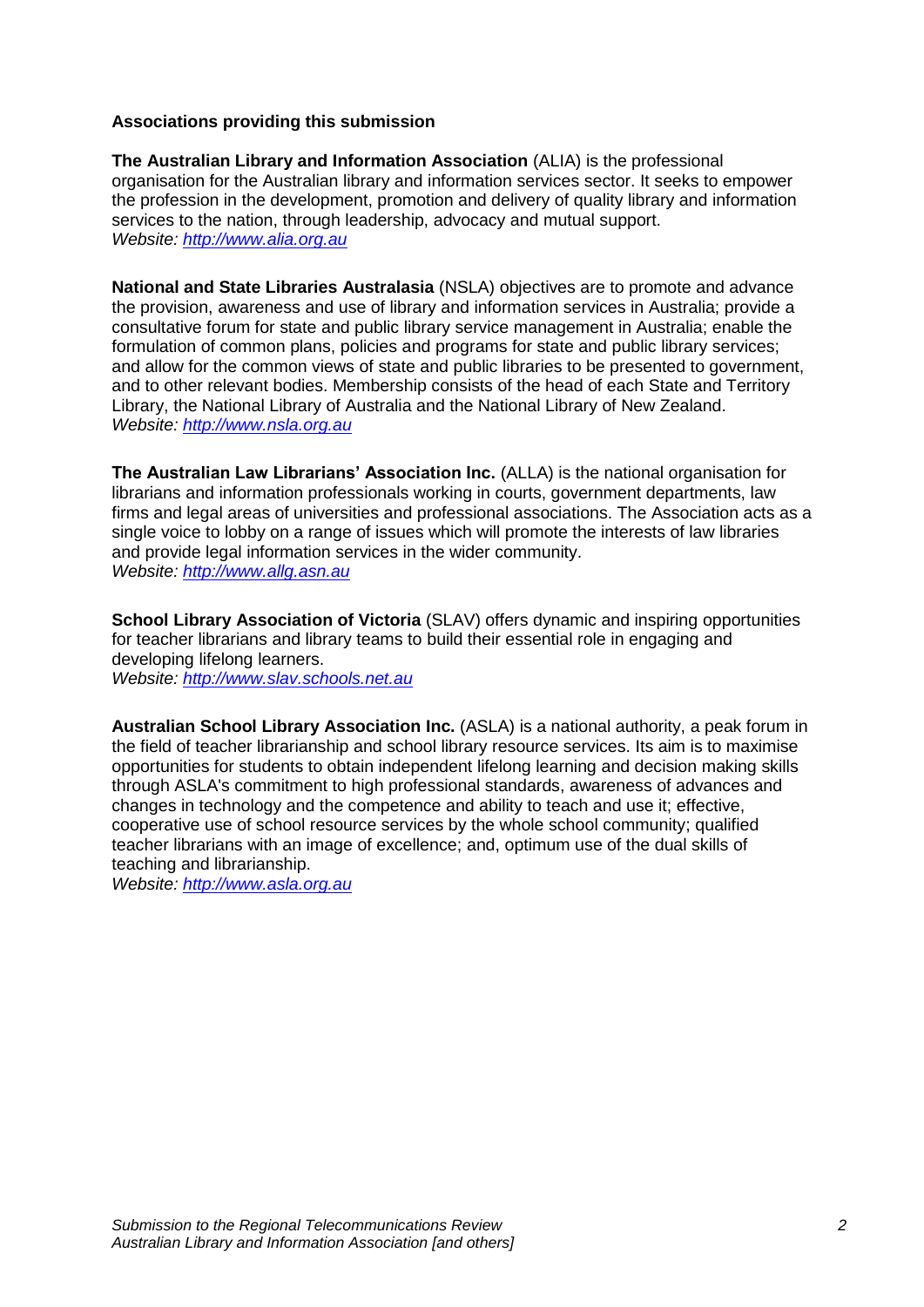# **Organisation of this submission**

# **Introduction**

# **SECTION 1**

Responses to each of the selected questions: 1.1, 1.2, 1.3, 1.4, 4.5, 4.6, 4.7, 4.8, 5.2, 5.3, 6.1 and 6.2.

# **APPENDIX 1**

ALIA comments

## **APPENDIX 2**

Public library services in Queensland

## **APPENDIX 3**

Queensland public libraries running dial-up services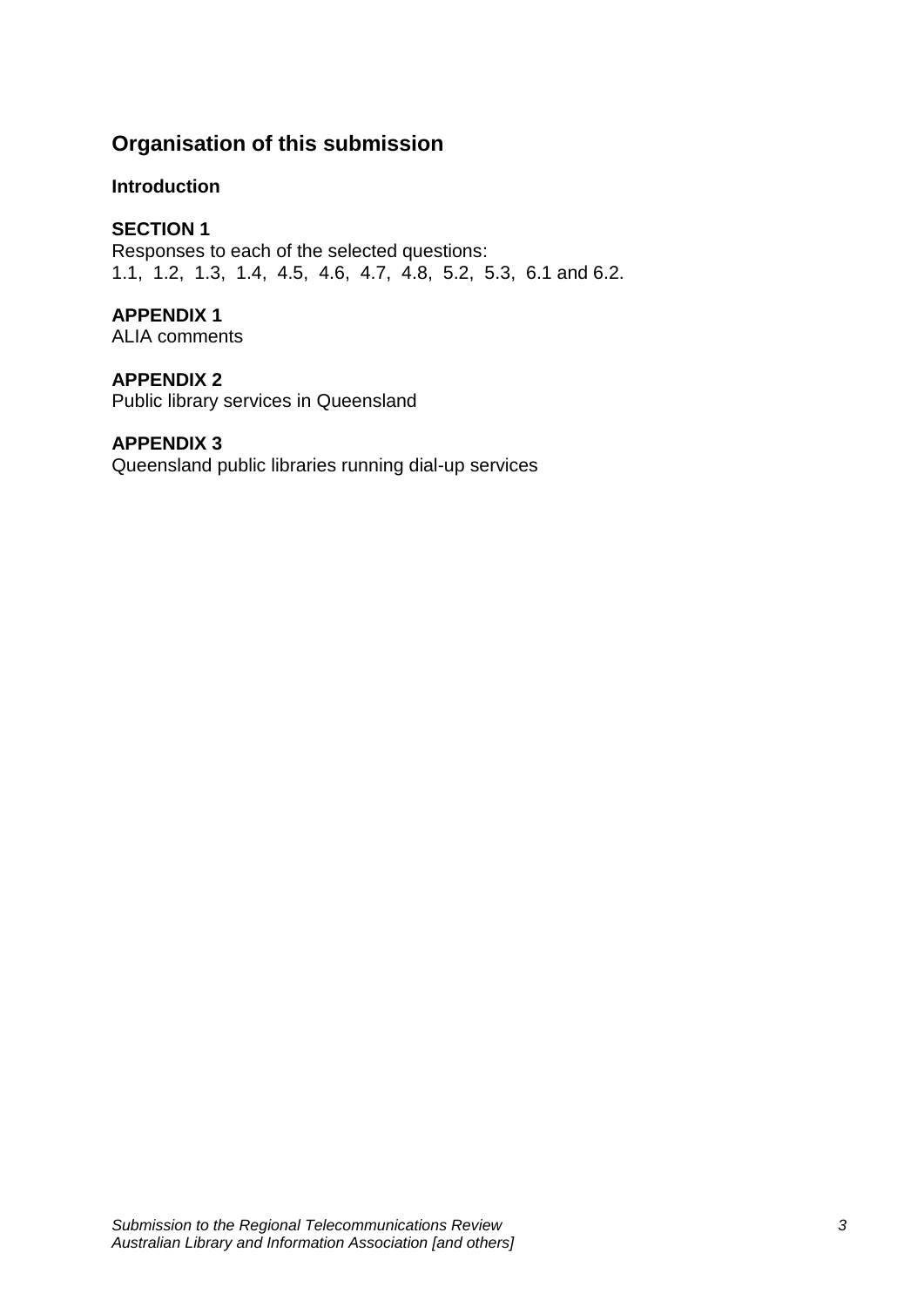# **SECTION 1**

# **RESPONSES TO SELECTED QUESTIONS**

# **Question 1.1**

**What telecommunications services do you consider most significant for regional, rural and remote areas?**

#### **NSW:**

Internet, voice, wireless WAN and Internet for mobile access, remote access for staff to work from home.

#### **NT:**

The Northern Territory Library (NTL) provides library services though 32 public and community libraries across the Territory. Equitable access to robust telecommunication services including high speed broadband Internet connection, adequate mobile phone coverage, telephone and fax service is critical to the effective operation of these library services.

The Northern Territory Library provides access to an array of online resources such as specialised databases, online photographic collections and more. NTL also provides and maintains a Library Management System for the entire library network across the Territory and thus requires all libraries to have access to reliable and effective telecommunication services.

In order to achieve NTL's principle role as a provider of free access to information services across the Territory, it is critical that the majority of Territorians have access to the Internet. For the whole community to actively participate in contemporary society, it is critical that access to telecommunication services such as the Internet, mobile phone networks, telephone and fax services are provided to all Territorians - regional, rural and remote. NTL, along with many remote Community Government Councils play an important part in making telecommunications services freely available to all.

#### **QLD:**

High speed, reliable Internet access, at a reasonable cost, is one of the most significant telecommunications services for rural and remote areas. A significant number of Queensland's public libraries, located in rural and remote areas, are still incapable of offering adequate public access Internet facilities to their communities, due to lack of appropriate infrastructure. Basic telephone services are still unreliable in many of these areas.

While 91% of the public libraries (opened 6 hours of more) have Internet access, some still rely on dial up services. This severely impacts on service delivery, the provision of information to our clients and the ability of the community as a whole to access key information and to make choices based on up-to-date and reliable information.

As at 30 June 2007, 67 local government libraries in Queensland were operating public access computers running dial-up connections. 33 of the 67 sites (49%) have the option to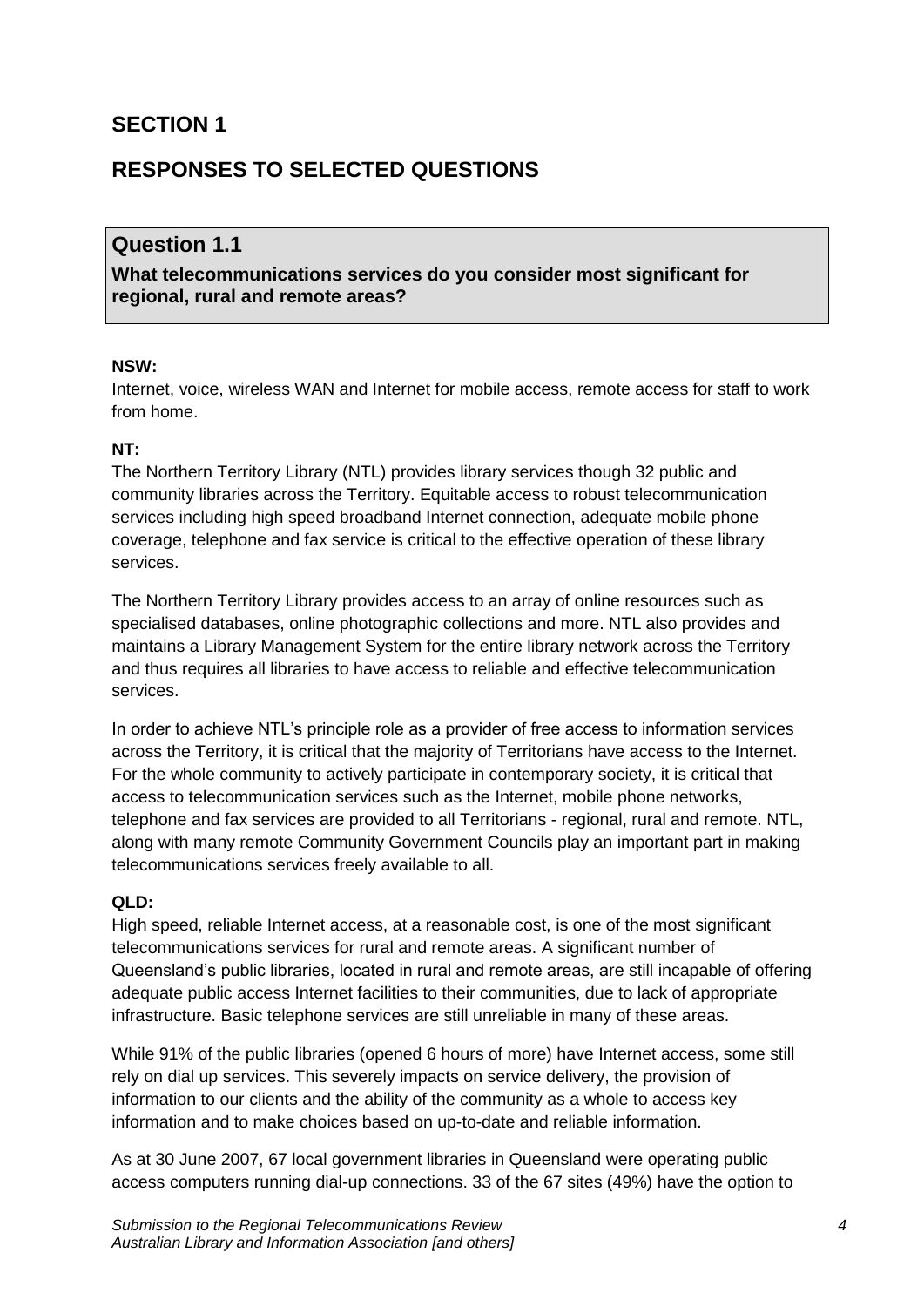upgrade to an ADSL broadband connection through their local Telstra exchange (see attachment 1).

A further 20 service points have no Internet connection. These include the Banana mobile library; Library Express in Caboolture; Aged Care facilities in Cairns; the Gatton Mobile Library; the Macleay Island Library in the Redland Shire; the Thuringowa mobile library; the Bollon Library in the Balonne Shire; Coen, Laura, and Lakeland Libraries in Cook Shire; the Douglas Mobile Library; the Woodgate Library in Isis; the McKinlay Library; Baffle Creek and Rosedale Libraries in Miriam Vale; Nebine Library in Murweh; Maidenwell Library in Nanango; and Durong Library in Wondai.

The current trend to ensure that the delivery of services generally is cost effective makes it more likely that many government agencies and businesses will continue to rely on electronic resources to supply information that will result in even future disadvantage for remote communities.

#### **WA:**

Reliable Internet access, preferably broadband.

#### **ASLA:**

Rural and remote areas - Satellite phones/internet/broadcast services Regional areas broadband/fibre optic cable/ broadcast services Mobile phone coverage; RELIABLE, low to moderate cost broadband. I have a daughter living six kms the Bunbury side of Donnybrook - has no mobile phone coverage and no broadband. To get broadband people in this area need satellite which even with top quality equipment is not reliable during unsettled or stormy weather. Donnybrook township is OK for coverage. I believe people living outside of towns anywhere in the state should have equal if not better access to these communications technologies than those living in Perth and regional townships.

#### **SLAV**:

All telecommunications services are important. Landline, mobile phones are important for communication on a day to day basis. Internet access is important for education and social interaction. Many services are offered online for business and need to be accessed.

#### **GENERAL COMMENTS:**

- Broadband Internet connection available to home/property; business;  $\bullet$ schools/TAFE; public libraries
- Affordable, subsidised or free access to accredited information via broadband
- Affordable or subsidised computer hardware and software
- Affordable or subsidised technology support and training
- Mobile phone coverage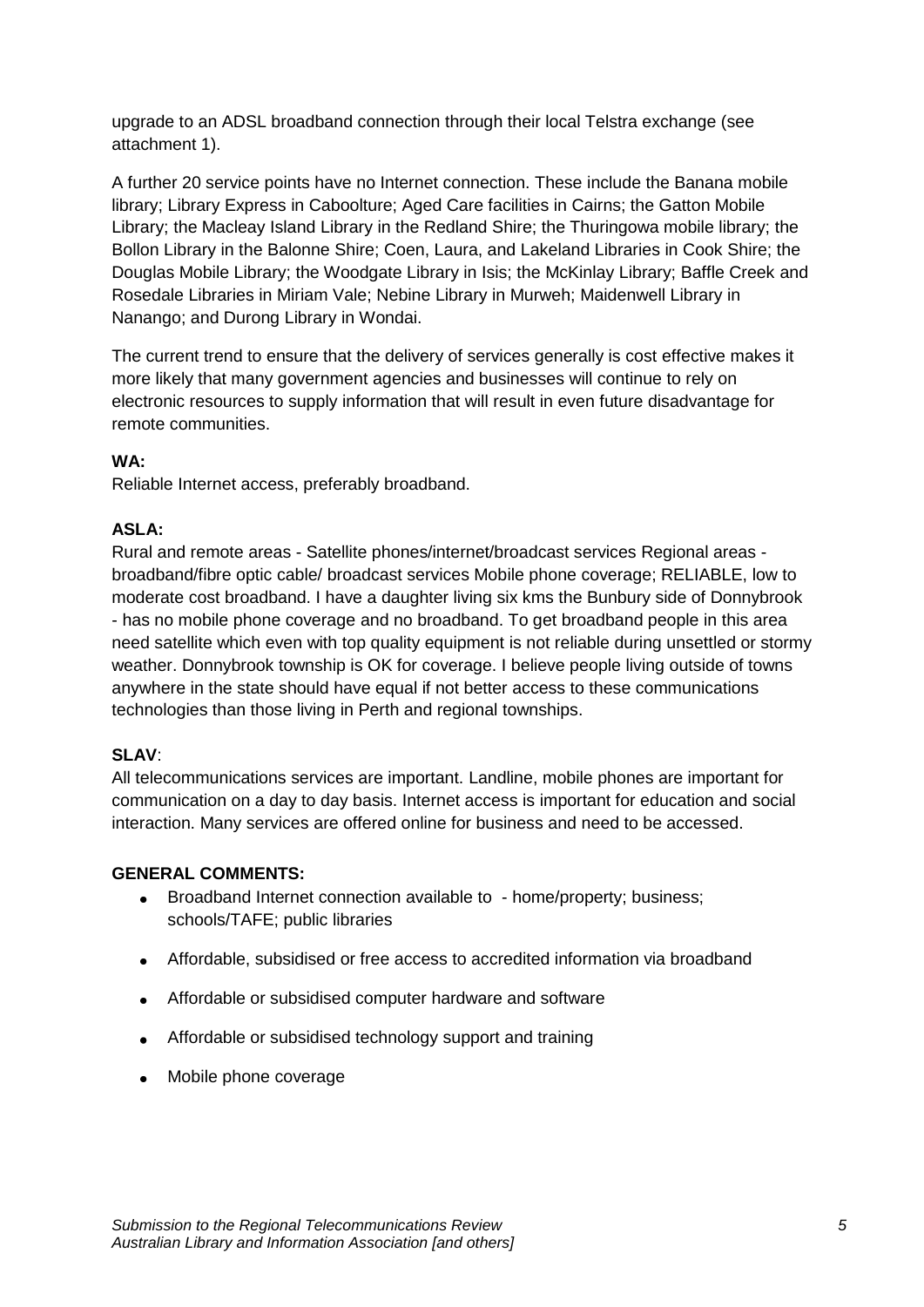# **Question 1.2**

**Do you consider that your current need for these telecommunications services is adequately met? If not, please explain.**

#### **NSW:**

Yes, the majority of rural and remote libraries in NSW currently have entry level ADSL services available to them. Coverage is widespread and good providing the organisation is physically located within the town centre.

Although basic ADSL services are readily available, some libraries are already flagging the need for high performance services such as ADSL1+ and ADSL2 to cater for increased upload and download traffic. As access to in-house applications can be provided over internet links through VPN tunnels, affordable higher bandwidth services are very much required.

## **NT:**

Dial up ADSL Internet coverage for Regional areas of the Northern Territory is adequate, but ADSL2 and cable broadband is not adequate in the NT. Internet connections are often slow and unreliable, the infrastructure covers vast distances and links between regional hubs to remote locations is hindered by the geographic isolation of the Territory including distance, weather, remoteness and rugged terrain.

Many remote communities continue to use 2-Way Satellite connections in order to access the internet. Although this is generally effective many of these services suffer from periodic outages or are not properly maintained. Access to the technical skills and support necessary to maintain these systems are often difficult given the remoteness of many communities and the harsh climates/terrain of both tropical (around Darwin and the Top End) and desert Australia (around Alice Springs and Tennant Creek).

## **QLD:**

Despite the rapid advance in new technologies, the "digital divide" is still evident in many remote Queensland communities. Unemployed and low income people are much less likely to have Internet access at home (27%) compared to those in work (57%), and so are dependent on institutions such as public libraries for their access. Indeed, these figures are conservative and in extremely remote areas of Australia it is likely that the actual figures are even lower. The provision of high quality, low cost or free access to Internet for the general public is now an expected and key service offered by public libraries.

In very remote parts of Queensland, particularly the Cape York and Torres Strait region, need for this service is not adequately met. Although fibre optic cable is now laid through to Umagico, on the tip of Cape York, settlements that are not close to this service are underserved and face high costs and unreliable service. Once installed, it is also very hard to have this service maintained or to receive assistance in managing the service.

## **WA:**

No – most sites are still dial-up. A regional broadband audit was conducted in August 2006. The data showed only 58 regional sites that were broadband enabled with a further 17 public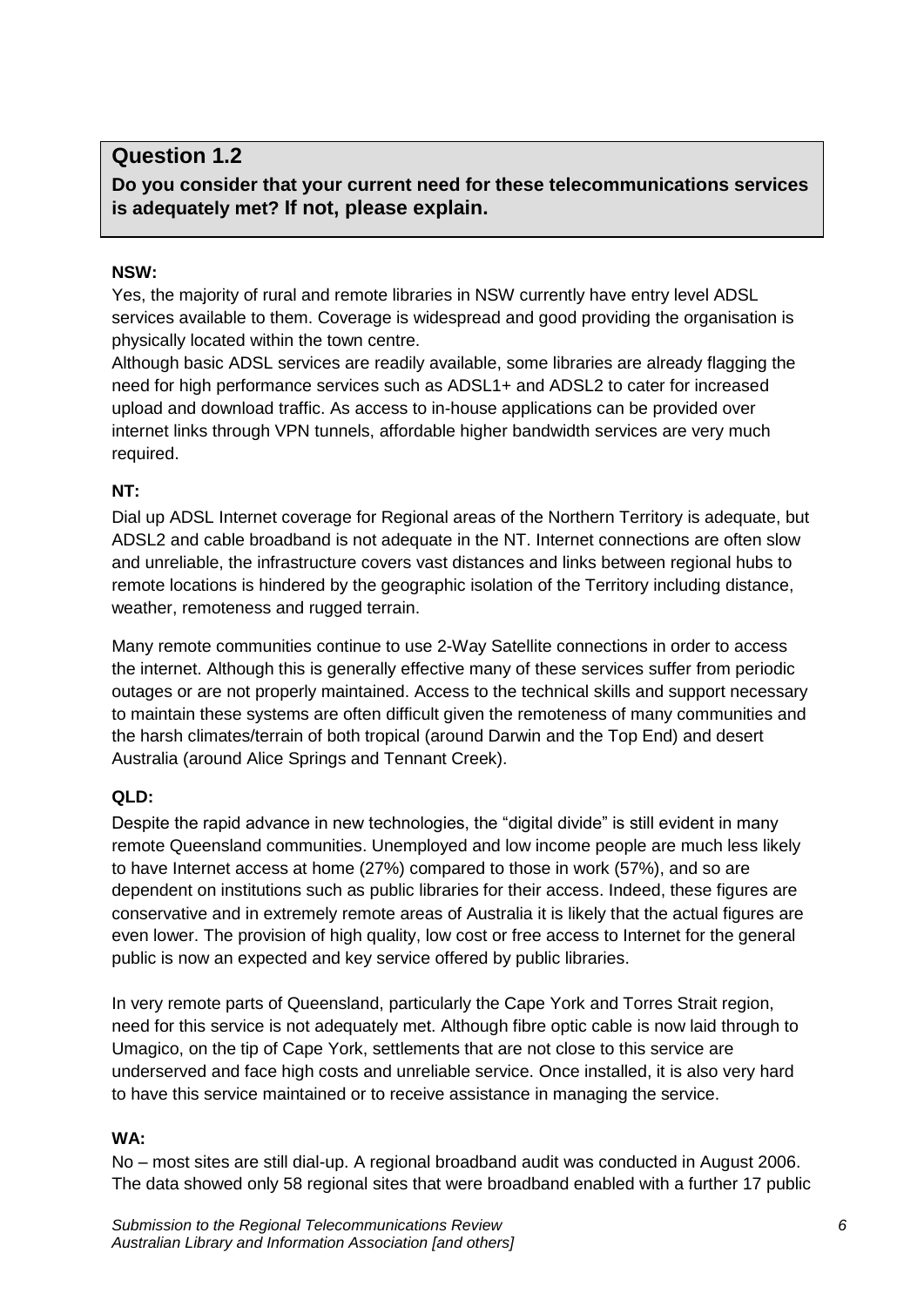libraries planning broadband installation in the near future. Broadband capacity at these sites ranges from 10mb to 512kps.

It takes 27 minutes to process one request via our ILL system which is internet based. While there are some network issues at the State Library of WA, and constraints with the software, broadband speeds are limiting the service we can deliver to clients. In the South West (within 3 hours drive from Perth) the clients use library services heavily and have high expectations that the level of services will be equivalent to Perth.

At a recent training session in Fitzroy Crossing (in the Kimberley) there were waiting times of 2-3 minutes as staff attempted to use Novelist, Encyclopaedia Britannica and Tumble books. This does not enthuse staff to share the databases with clients when access is so slow. [Note: Federal funding has been obtained to provide broadband Internet to communities in the Kimberley.]

## **ASLA:**

Personally in regional Australia yes, but don't believe that our rural and remote areas are adequately serviced - although service providers cannot all service areas required.

## **SLAV:**

No, some areas of black holes for mobile reception. Internet access is very slow via dial up.

## **GENERAL COMMENTS:**

Not in all cases. Internet services are not consistent across regional and rural Australia. For example, Connectivity resources are being duplicated across the state of NSW via a number of different initiatives and networks. This differentiation and duplication of networks serves no real purpose other than branding services for various target groups.

For example, in NSW the State Government's Internet and Internet connectivity networked services include:

- Connectivity and network for Schools/TAFE Internet, communication (e.g email, web), hardware and software implementation and upgrade, training of staff;
- Connectivity and network for government departments Internet, communication; hardware and software implementation and upgrade, training of staff:
- $\bullet$ NSW.net and Rural Link. [NSW.net provides subsidised connection to the Internet for local government and their libraries (and thus their library users); Rural Link provides broadband access to selected 'hubs' in a number of small and remote communities across NSW (about 90 communities). NSW.net at the State Library of NSW manages both services.] - this also includes or has included the roll-out of free computers and training in the use of the Internet, databases etc

Connectivity speed/access across these various networks differs from fast broadband down to slow dial-up. Infrastructure also varies, for example the RTA's move away from the IBM type computer to Apple computers.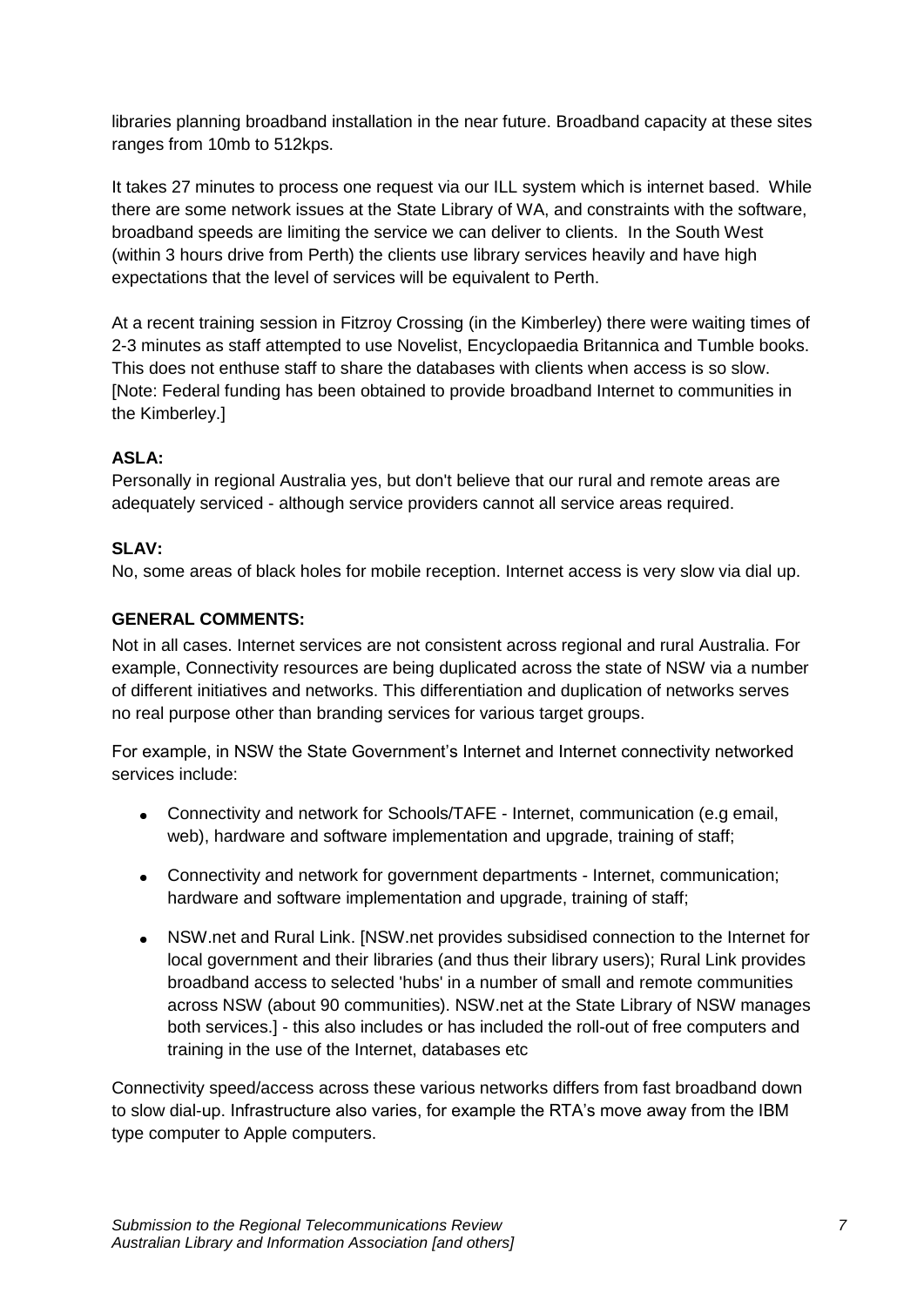While it is recognised that there are many and varying needs based around the services etc that those connected require, the common needs are not being managed or met effectively and economies of scale are not being realised. Those common needs include:

- A single fast broadband 'backbone' for the state (or nationally);
- State (or National) consortia on computer, software and peripherals purchase e.g. State Government contract;
- Consortia approach to database subscription in networks of common need i.e. public libraries and schools/TAFE
- Statewide (or National) strategic plan for all major stakeholders

# **Question 1.3**

**What telecommunications services do you consider will be needed to meet your needs in the future? Please explain.**

#### **NSW:**

All of the above (as in Q1.1) and more. High bandwidth services with scalability for bandwidth intensive applications are needed as more and more applications are ported through the internet.

## **NT:**

As libraries move rapidly into the convergent digital age where a vast amount of information is recorded, stored and accessed in digital format, access to appropriate Information and Communication Technologies (ICTs) will become essential. As a result telecommunications infrastructure will need to be capable of meeting the digital storage and access requirements of emergent digital media tools. High speed broadband Internet connections will be required to download digital content stored in growing digital repositories around the globe. NTL are committed to facilitating access to this content Territory-wide and contend that access to these information resources should not be hindered by geographic location.

Library users in remote settings are just as eagerly adopting new social networking tools as those in the main city centres. Web 2.0 technologies, offering greater interactivity and scope for audio-visual communication, are already pushing the capacity of 2-way satellite connections in remote communities. These new forms of information transmission and communication therefore require faster and more reliable download and upload environments. Also as the Territory's population begins to age and the baby boomers begin to retire, they will continue to expect to be able to access high-capacity broadband applications and engage in all forms of emergent communications. Regional telecommunications networks therefore need to be created with the view of regular improvements and upgrading in order to maintain standard information tools for business, education, research and for recreation purposes.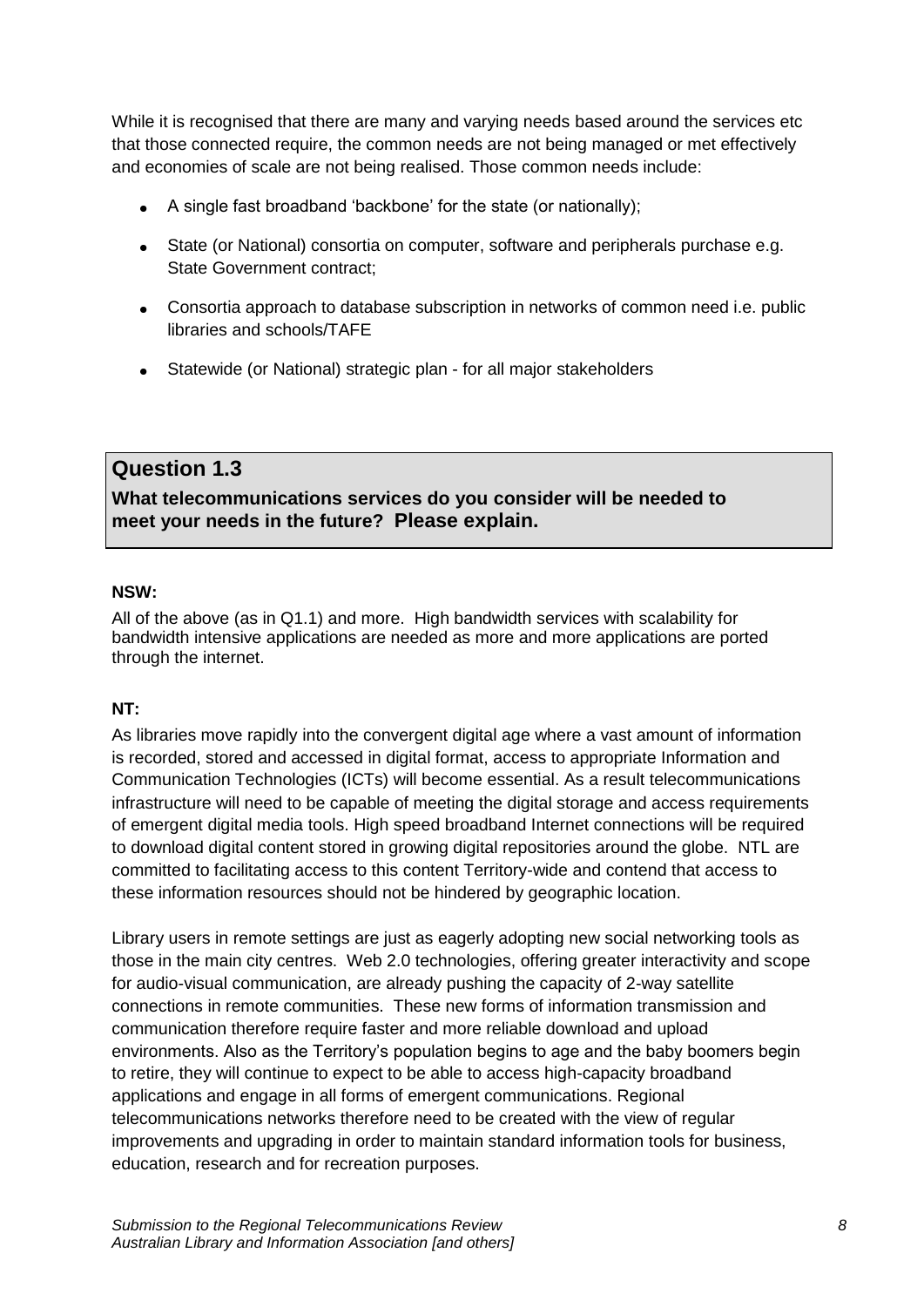As the web speeds up the processes of online communication demand a different approach to print text. The radically collaborative ICTs emerging on the web create the need for high broadband capacity as the norm. Libraries in regional, rural and remote Northern Territory will need to cater for such telecommunication needs of the population from the cradle to the grave.

## **QLD:**

Demand for high speed Internet will build in these remote areas as more people take up this technology and explore its uses. As there is little home computer ownership in many of the remote Indigenous communities, access to Internet is often provided through the local library, Indigenous Knowledge Centre or "Internet café".

Public libraries are committed to offering free public access to information regardless of the format, however the cost of providing this service via Internet is prohibitive for many local Councils, particularly taking into account current usage allowances. The local public library can offer one of the few places to access Internet in remote communities and it is essential that this service is available at a reasonable cost. This provision of free Internet access ensures that issues surrounding the digital divide can be addressed.

High speed broadband is needed to access large integrated library systems that provide access to 8 million books across Queensland, large repository networks for digitised images, sharing digital content, and for commercial and government transactions.

The expansion of the mining industry, large agricultural businesses, "sea and tree changers" moving to regional areas all expect city equivalent broadband in order to contribute to the local regional economy. Given current demographic changes within Queensland it is likely these trends will continue placing further strain on existing resources.

## **WA:**

Refer to 1.1 - Broadband access is a key requirement for the delivery of information stored in electronic format. The use of information communications technology enables access to databases and websites from home, as licence agreements permit. The current situation of limited broadband access in remote and regional areas is a major issue as it limits the State Library of WA's ability to disseminate information including electronic databases, document delivery services, and enabling technologies such as video conferencing and VOIP as an aide in providing training and support to clients and staff in regional public libraries.

The Aotearoa New Zealand People's Network, currently in development, aims to give people greater access to computers and high-speed broadband Internet through their local public libraries. The project is a collaboration between the National Library of NZ, NZ's public libraries, Sun Microsystems and Telecom New Zealand. A similar project in Australia would be great.

#### **ASLA:**

I imagine that from current developments that fibre optic cable will be the next requirement (or whatever is currently being worked on to replace fibre optic cable).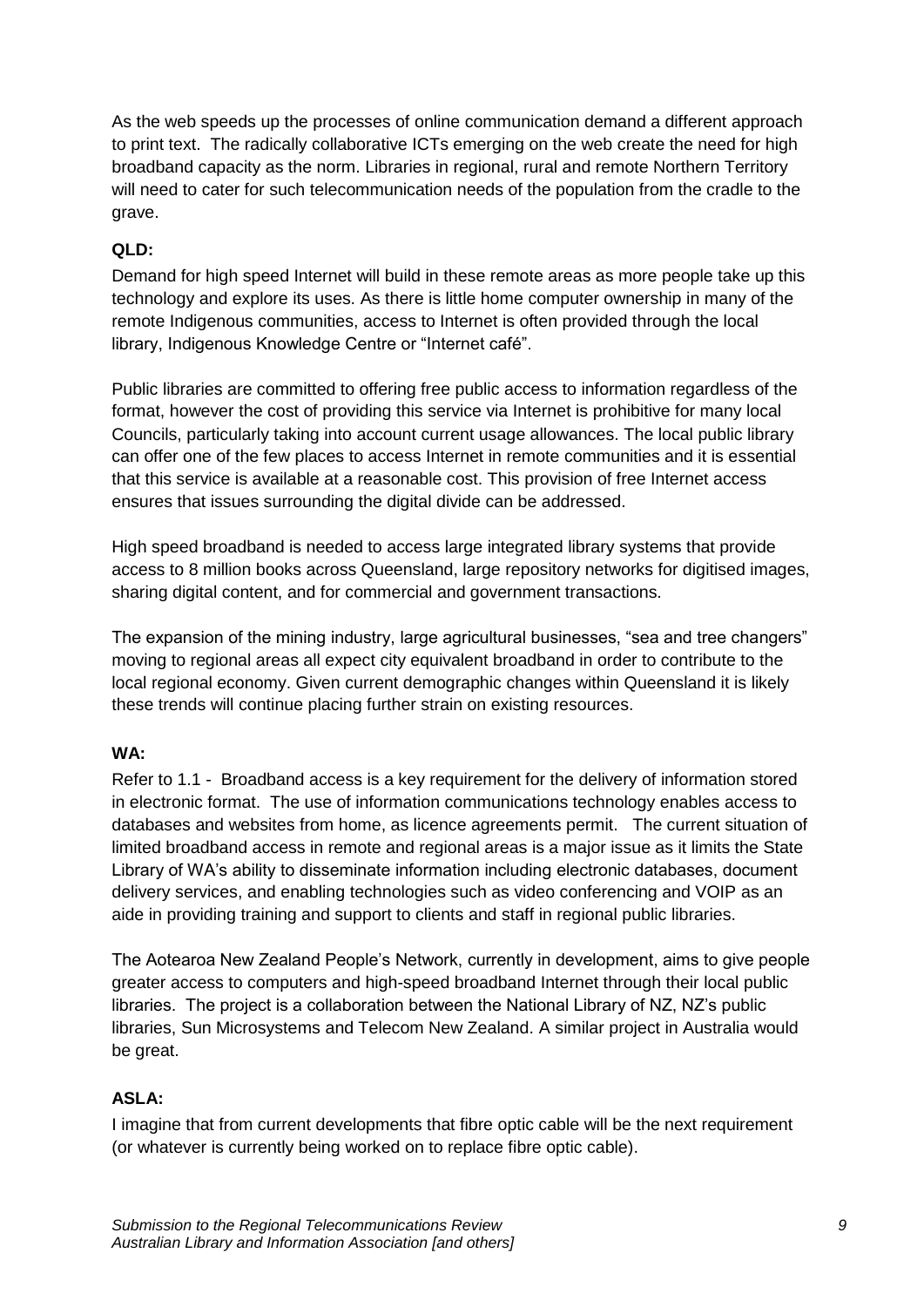## **SLAV:**

Access to better mobile coverage. Access to Internet at speed and not vast expense.

## **GENERAL COMMENTS:**

- 1. Web 2.0 (refers to a second-generation of Internet-based services—such as social networking sites, wikis, communication tools, and folksonomies—that emphasise online collaboration and sharing among users.) Social Networking, online collaboration and communication will be of particular importance to regional/rural and remote areas to alleviate some of the issues surrounding remoteness and access (infrastructure, information etc) as these areas don't have the same level of support or choice available to those in metropolitan areas. That is, those that live in metro areas have a wider choice of information agencies and access points; generally better telecommunication access and support.
- 2. Online video and voip (Voice over internet protocol) communication. Online video and voip for conferencing, training, meetings and other communications is really only viable via broadband and would be an invaluable connection for individuals, communities, business, libraries, schools/teachers etc in regional, rural and remote communities
- 3. WiFi networks. WiFi networks would allow regional/rural and remote communities and visitors to connect to their Internet provider or to any free or subsidised network. There are many examples of citywide networks in the United States that usually operate via a WiFi mesh of strategically located WiFi (802.11a, b, g) radios. New WiFi technology is emerging that will provide connectivity up to a 30 kilometre radius from one radio transmitter.

# **Question 1.4 What would you consider to be 'equitable' access to telecommunications services for people in regional, rural and remote Australia?**

## **NSW:**

Providing Internet services that are comparable to what is on offer in the metropolitan areas. Providing quality and affordable services to regional, rural and remote areas.

## **NT:**

The dimensions of access, although multifaceted in nature, begin with the provision of access to crucial infrastructure followed by the acquisition of equipment, the enhancement of skills via training and control over content production. Language differences within the Indigenous and non-Indigenous population, varying political perspectives, levels of background knowledge, experience and national identity furnish further sociological complexities outside the functional dimensions of technological access. Equitable access should therefore include the following:

Access to technical infrastructure comparable to that available in metropolitan Australia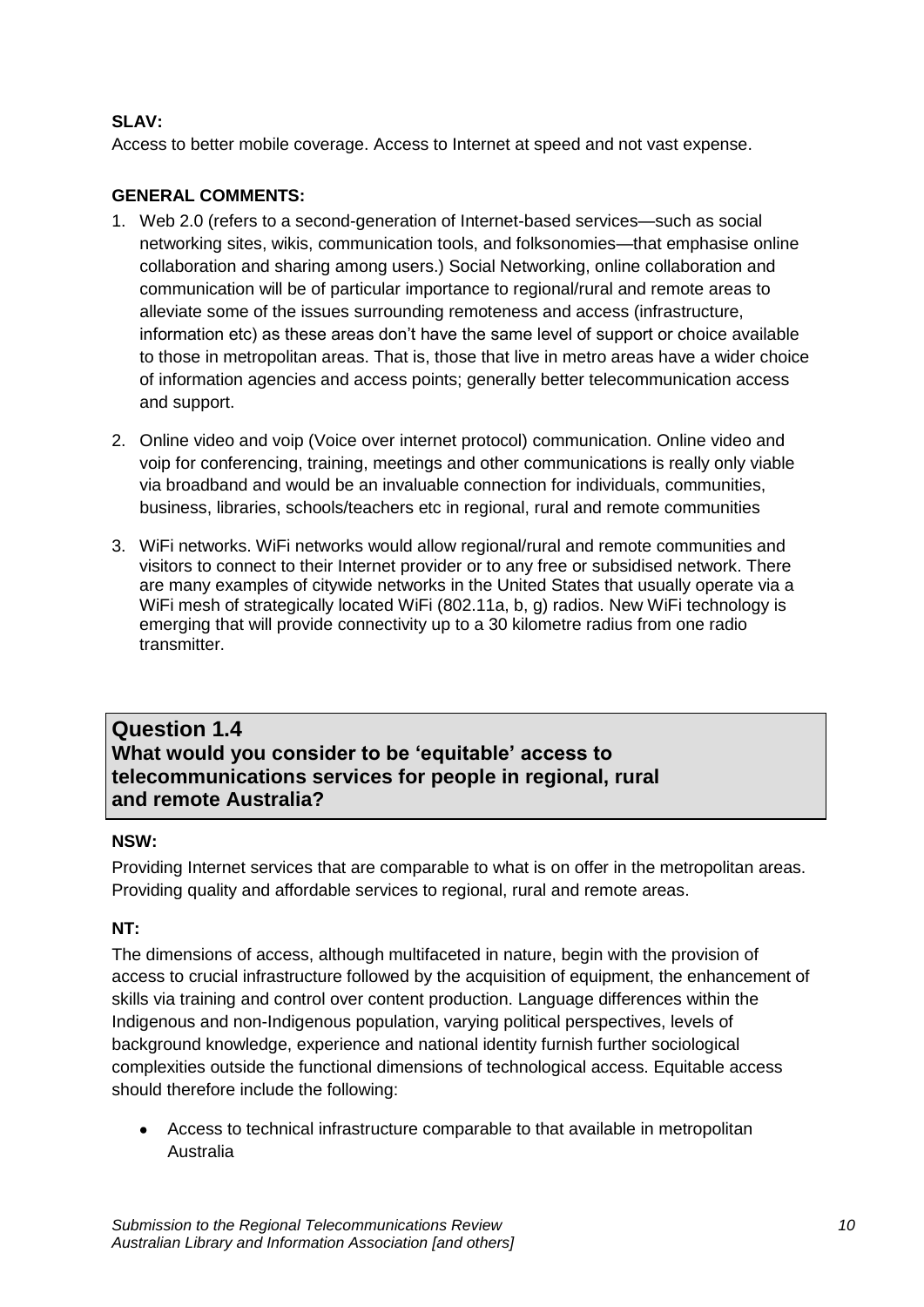- Ability to maintain and upgrade these systems
- Ability to develop necessary skills

The Australian Library and Information Association (ALIA) promotes the free flow of information and ideas in the interests of all Australians and a thriving culture and democracy through their Free Access to Information policy. ALIA also advocates that,

‗A thriving national and global culture, economy and democracy will best be advanced by people who are empowered in all walks of life to seek, evaluate, use and create information effectively to achieve their personal, social, occupational and educational goals. It is a basic human right in a digital world and promotes social inclusion within a range of cultural contexts'. (Alexandria Proclamation 2005)

# **QLD:**

High quality broadband at a reasonable cost would provide equitable access to telecommunications services for people in regional and remote Australia. Although Councils have indicated to SLQ that they are prepared to accept a higher cost than a metropolitan service due to remoteness, it is still prohibitively expensive for a free high speed service to be offered to the public for extended hours each day. In some parts of Cape York and the Torres Strait Islands our findings indicates that it costs between \$400 - \$600 per month for a capped public access connection.

## **WA:**

There should be a minimum standard, eg minimum of 2 Megabit capacity, or perhaps a standard based on community size. Enabling service points to obtain a minimum 2 Megabit broadband link will ensure they are able to deliver services to their clients in a contemporary online environment. This would include provision of IP based videoconferencing, accessing content rich websites, undertaking transactions and developing their own content.

# **ASLA:**

All Australians, regardless of where they live, should have access to fast, accurate and reliable telecommunications.

# **SLAV:**

Access should be on the same basis as urban areas. The flow of information via the Internet, social and business communication and access to services should be the same no matter where you live in Australia. Students in regional, rural and remote areas of Australia should all be given access to the information learning technologies which are accessed via the telecommunications network.

## **GENERAL COMMENTS:**

Equitable access to many regional, rural and remote areas is only possible via a strategy of positive discrimination i.e. merely duplicating the networks and broadband speeds available in metro areas will not enable equitable access without access to the necessary support mechanisms. Planning for the delivery of equitable access must recognise and take into account the different circumstances faced by many regional, rural and remote users e.g. higher incidence of unemployment, lower income, lower levels of education on average than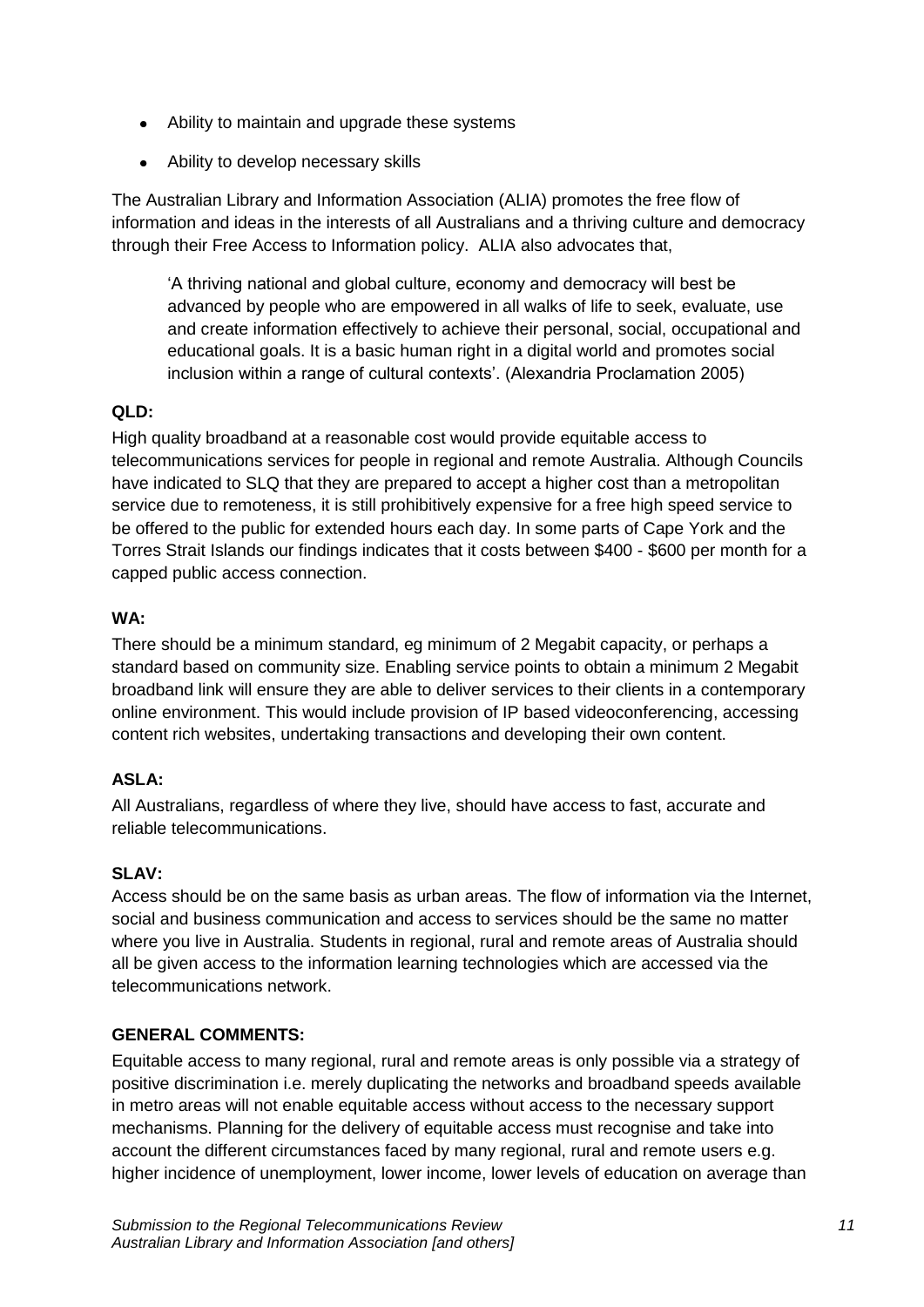metro areas, minimal access to technology support services/personnel, fewer training opportunities, less access (as compared to metro areas) to high speed wireless (WiFi), cable DSL and ADSL access to the Internet. Satellite access is more expensive and unreliable.

Equitable costing should also be applied across Australia for all telecommunications. ‗One nation, one price'.

# **Question 4.5**

**Do you consider access to, and the reliability and quality of, internet and broadband services to be adequate in regional, rural and remote Australia?**

**If not, please outline the issues and locations you consider need priority attention and why?**

## **NSW:**

In most areas, yes but performance and quality of internet and broadband services is dependent upon cost. Consumer versus Business grade Internet and broadband services. Consumer grade costs less, however, the quality of service suffers. NSW.net currently provides subsidised ADSL business grade services to regional, rural and remote libraries. Libraries use these services to access their core software applications (eg. Library Management Systems) so the Internet services must be reliable and offer good performance hence the provision of Business grade services.

#### **NT:**

At present access to internet services in remote NT communities is available primarily via 2 way satellite, although some communities do still use dial-up at times. 2-Way satellite is currently providing reasonable access to the internet, but as mentioned elsewhere in this response, is beginning to be challenged by emergent online functionality, like Web 2.0 tools. It is imperative that telecommunication services be upgraded in the not too distant future to accommodate these tools adequately.

## **QLD:**

There are very remote parts of Queensland that still do not have reasonably priced, good quality broadband services. The Torres Strait region and western Cape York are key areas. There is very little competition in the services offered.

Refer to attachment 3 for those public libraries in Queensland without broadband access.

## **WA:**

No - factors which impact on the capacity for rural libraries to expand and develop their services:

- Lack of a common electronic environment for the library network to share capacitybuilding information; and
- Limitations with accessing suitable broadband to expand and develop their service delivery in the contemporary world.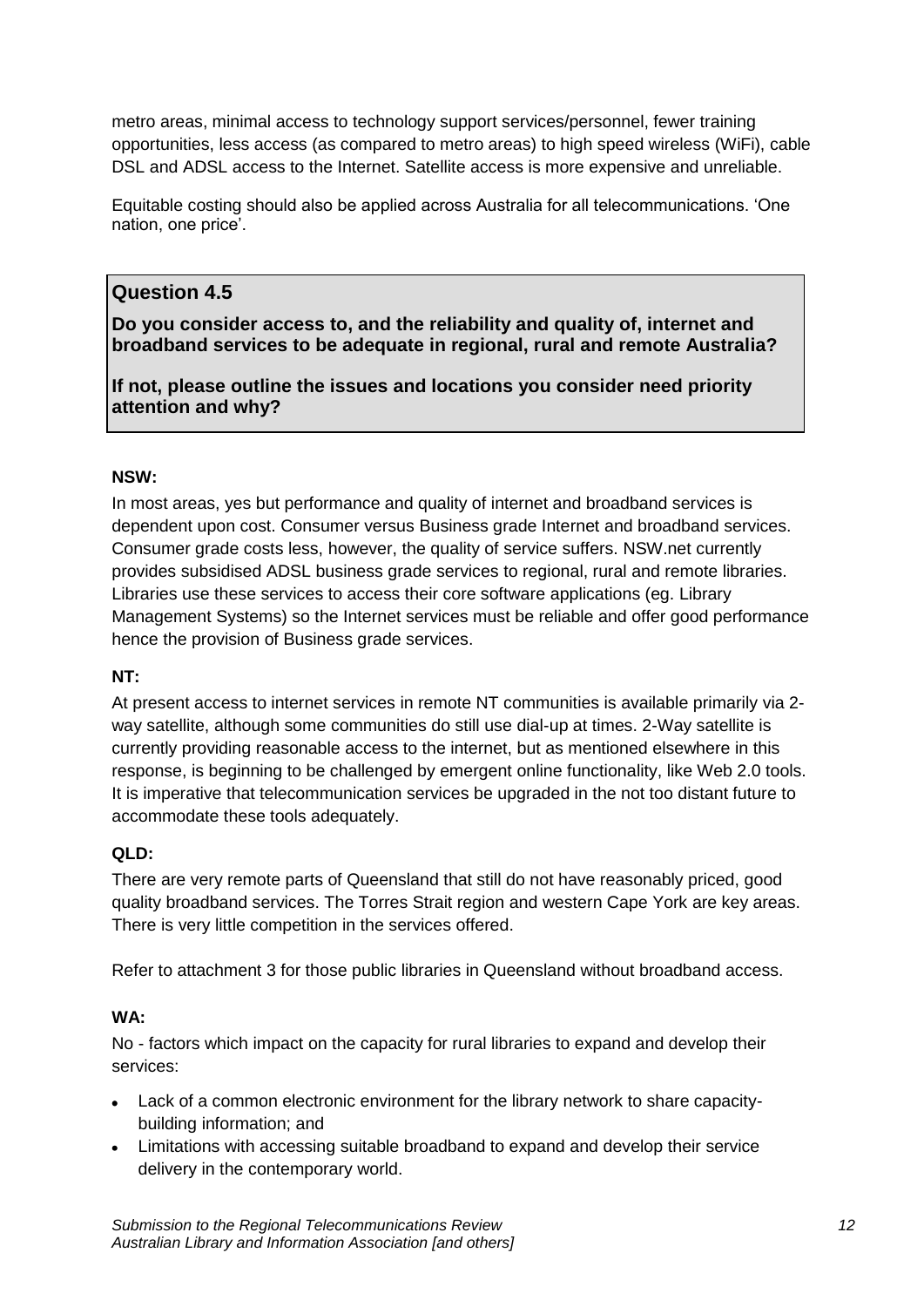Need for more localised and dedicated information about the benefits of broadband to stimulate demand for more broadband enabled services.

Locations needing priority attention: WA Mid West, Pilbara, WA Goldfields - majority of these sites presently have access to a basic ADSL service of 256/64k, which does not support the growing number of applications and web based material to assist with the provision of expanded and contemporary services to their clients. Where ADSL is not available, satellite or ISDN are the next best options*.*

In the Goldfields two locations typify the problems in rural Western Australia. Grass Patch has a small library sited in the school but is unable to provide free internet access to clients because there are no more lines available into the community. To provide access would require a cable from Esperance (over 700kms south of Perth) and at present there is no budget allocated to provide this service.

In Menzies, 780km from Perth and north of Kalgoorlie, the only way the small library can afford an automated library management system is to link with their regional library (Kalgoorlie). At present the technical infrastructure cannot support this option which means Menzies continues to have a manual circulation system. There are no ADSL lines in Menzies. Telstra has been promising a line for the past three years. Staff are hoping that the alternative may be wireless.

## **ASLA:**

Some areas of regional Tasmania that are within 10-20 minutes of cities cannot access broadband services which seems quite archaic.

## **SLAV:**

No, access to the Internet is not as reliable as the city. Telephone lines are often down. Power is often out. Choice of Internet provider for Broadband and ways of accessing Broadband are limited and are often more expensive to install. That is if you can get Broadband. Look at the areas which are still not on the Broadband grid.

## **GENERAL COMMENTS:**

No**.** General observations:

- $\bullet$ Number of publicly available PC's is inadequate - there appears to be no state or national standard in this regard
- Expensive dial-up connections are unreliable and very slow many public library branches are still connecting via dial-up (this must be the same for others too)
- Affordability of dial-up alternatives
- Support services (Information Technology; Training etc) are scarce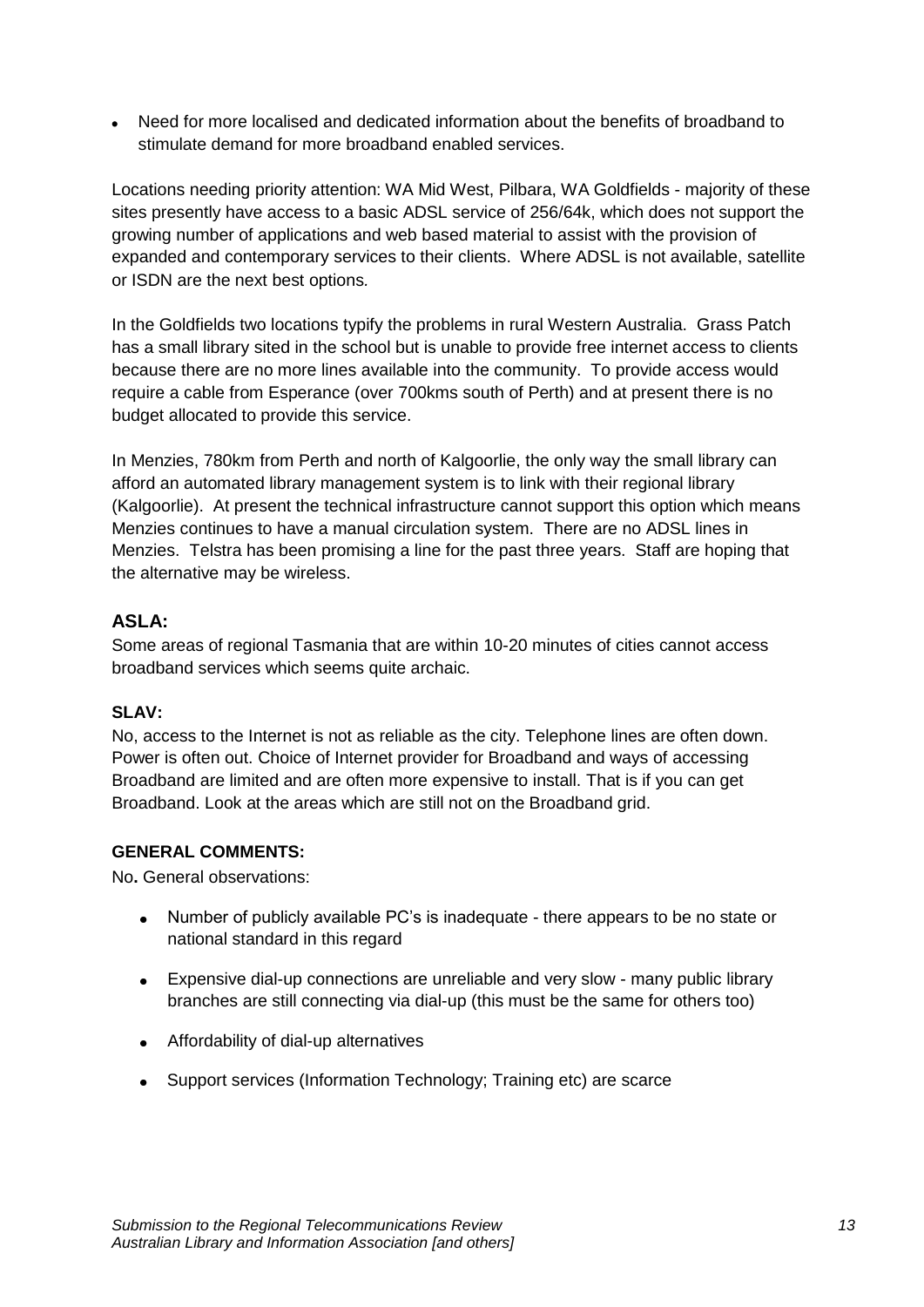## **ALIA COMMENTS:**

In particular in relation to questions 4.4, 4.5, 4.6, 4.7 and 4.8, ALIA notes that not only is high speed broadband required for regional Australia to support improved education, health, social and economic conditions, it is critical that high quality information be made available with local support, particularly through public libraries.

See further comments in Appendix 1.

# **Question 4.6**

**Do you consider that the Australian Government programs provided to assist consumers and small businesses to make effective use of higher bandwidth services have been effective and appropriately targeted?**

## **NSW:**

Not sure. Depending upon the timing, some organisation can miss the boat on receiving subsidised services as the funding has 'run out'.

## **ASLA:**

The promised service for Devonport that was supposed to be on line in January 2007, never seems to have eventuated.Not sure if it fits in this category, as I didn't note the specifics as it didn't encompass my area of residence, or schools with which I had involvement. But as I haven't seen anything in the media, I presume nothing happened.

## **SLAV:**

Not as yet.

# **GENERAL COMMENTS:**

No. Given that there are over 12 million regular users (and many irregular users) of public library services in Australia it would make sense for the Federal Government to explore opportunities to further resource ( an already very under-resourced) public library services in Australia to provide access to for example:

- Telecommunication technology (in particular the Internet):
- Access to training programs e.g. small business; students etc; and
- Access to key government and non-government information and databases

The size of the public library 'audience' and the national public library network arguably offers the Federal and other levels of government the most effective platform on which to roll-out programs, information and assistance to business and the general community. Importantly it also offers a great opportunity to reach CALD and indigenous communities.

Currently public library funding is either handled fully by state/territory governments or jointly between state and local governments. Public libraries are already expected to provide much of the above but without any real recognition of the actual resourcing required to do it properly. The current public library funding situation in NSW is a case in point. The NSW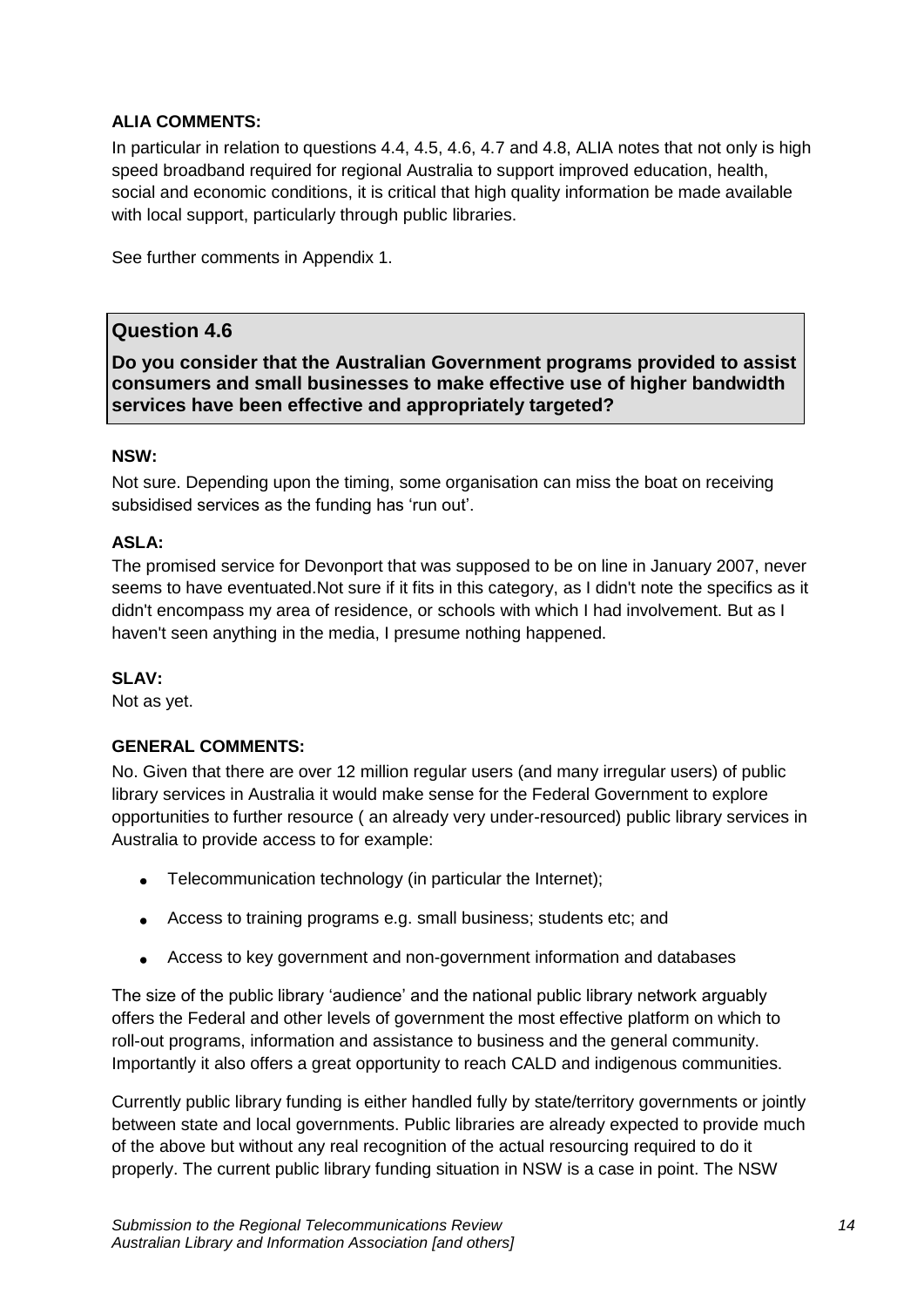state government only provides approximately 8.3% of public library funding with the balance being made up by (arguably in many cases under-resourced and rate capped) local governments. While NSW public librarians are having to run funding campaigns to survive an opportunity exists for not just Federal resourcing but importantly, Federal leadership.

## **ALIA COMMENTS:**

In particular in relation to questions 4.4, 4.5, 4.6, 4.7 and 4.8 we note that not only is high speed broadband required for regional Australia to support improved education, health, social and economic conditions, it is critical that high quality information be made available with local support, particularly through public libraries.

See further comments in Appendix 1.

# **Question 4.7**

**Is the availability of computers an issue in rural, regional and remote areas?**

#### **NSW:**

Some NSW public libraries are still using some desktop PCs that were distributed by NSW.net over 6 years ago, when these PCs should have been retired and replaced 2 to 3 years ago. Whether or not this has been because of funding or technical issues, we do not know.

## **QLD:**

Low home computer ownership is still a key area of concern in remote parts of Queensland, especially Indigenous communities. This means that as people are more able to use ICT technology, demand for computers in public libraries and other public access points will increase.

There is also limited access to mobile devices that increase connectivity such as mobile phones and PDAs with Internet capability due to the lack of coverage in remote Queensland. These devices, that are taken for granted in the city, would be of great benefit to isolated communities.

Keeping the library computers in working order and connected to the Internet is also challenging. Often lack of knowledge in how computers work, or are networked, can see equipment lying idle for months when the repair is a simple matter. Qualified and/or competent technicians are hard to find in remote areas and when located are often brought in specifically from other areas which adds to the cost.

## **WA:**

No. Refer to 6.1, which is the issue.

## **ASLA**:

Yes, this is an issue. As on-line centres and libraries always seem to be have their pc's fully utilised.

*Submission to the Regional Telecommunications Review 15 Australian Library and Information Association [and others]*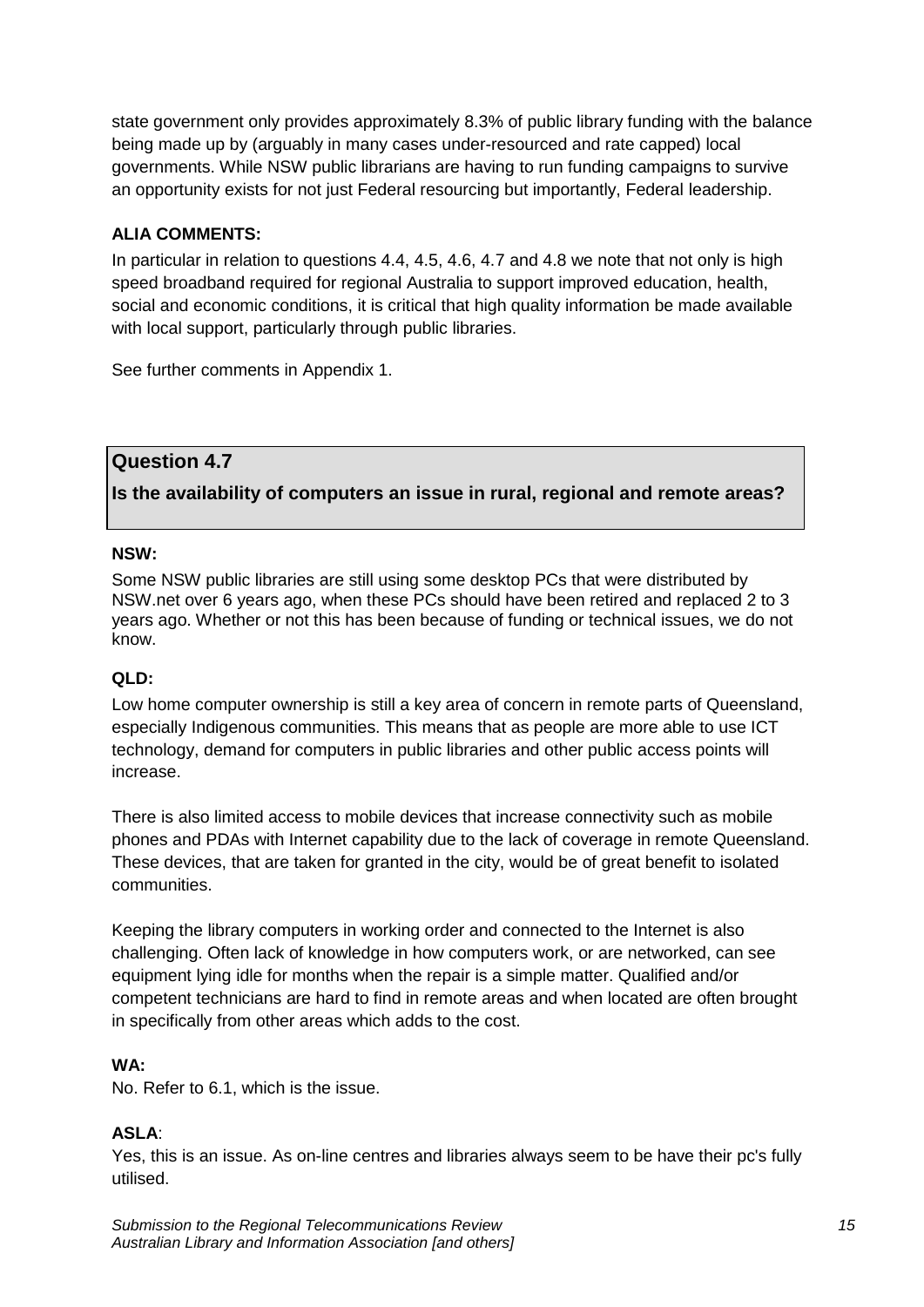#### **ASLA:**

Yes. Access in public places can be limited. E.g. we do not have a local Internet café. Computers in the public libraries can be limited also. More computer access at the public libraries would be beneficial. Often the regional public libraries are not funded to allow for more computers or the technical support they need**.** 

#### **GENERAL COMMENTS:**

Yes.

Issue .1: Availability is an issue especially in the 'public access' sense whether that be via a public library, community hub or some other agency. Exponential technological and information growth means that today's computer and its software's capability date very quickly. For instance, there have been examples where government funding has provided free computers to public libraries with one off funding i.e. via NSW.net but this initiative did not provide for any ongoing upgrades once the technology was passed its 'used by' date. What is needed to alleviate issues such as this is a more holistic, strategic and ongoing resourcing approach to technology.

Issue 2: Affordability of hardware, software and connectivity are also obstacles to true enabling of communities.

Issue .3: There appears to be no real accepted standard for the number of publicly accessible computers per population base.

#### **ALIA COMMENTS:**

In particular in relation to questions 4.4, 4.5, 4.6, 4.7 and 4.8 we note that not only is high speed broadband required for regional Australia to support improved education, health, social and economic conditions, it is critical that high quality information be made available with local support, particularly through public libraries.

See further comments in Appendix 1.

## **Question 4.8**

**Do you consider that broadband is an important enabler for the delivery of better health, education, community and emergency services in regional, rural and remote Australia?**

**NSW:** Yes.

**NT:**

Yes, the Northern Territory provides access to a range of electronic databases and web based resources in the areas of health, education and community information, including access to the Health and Wellness database which provides current information on a range of health topics for the general public. Similarly, Your Tutor provides an online access for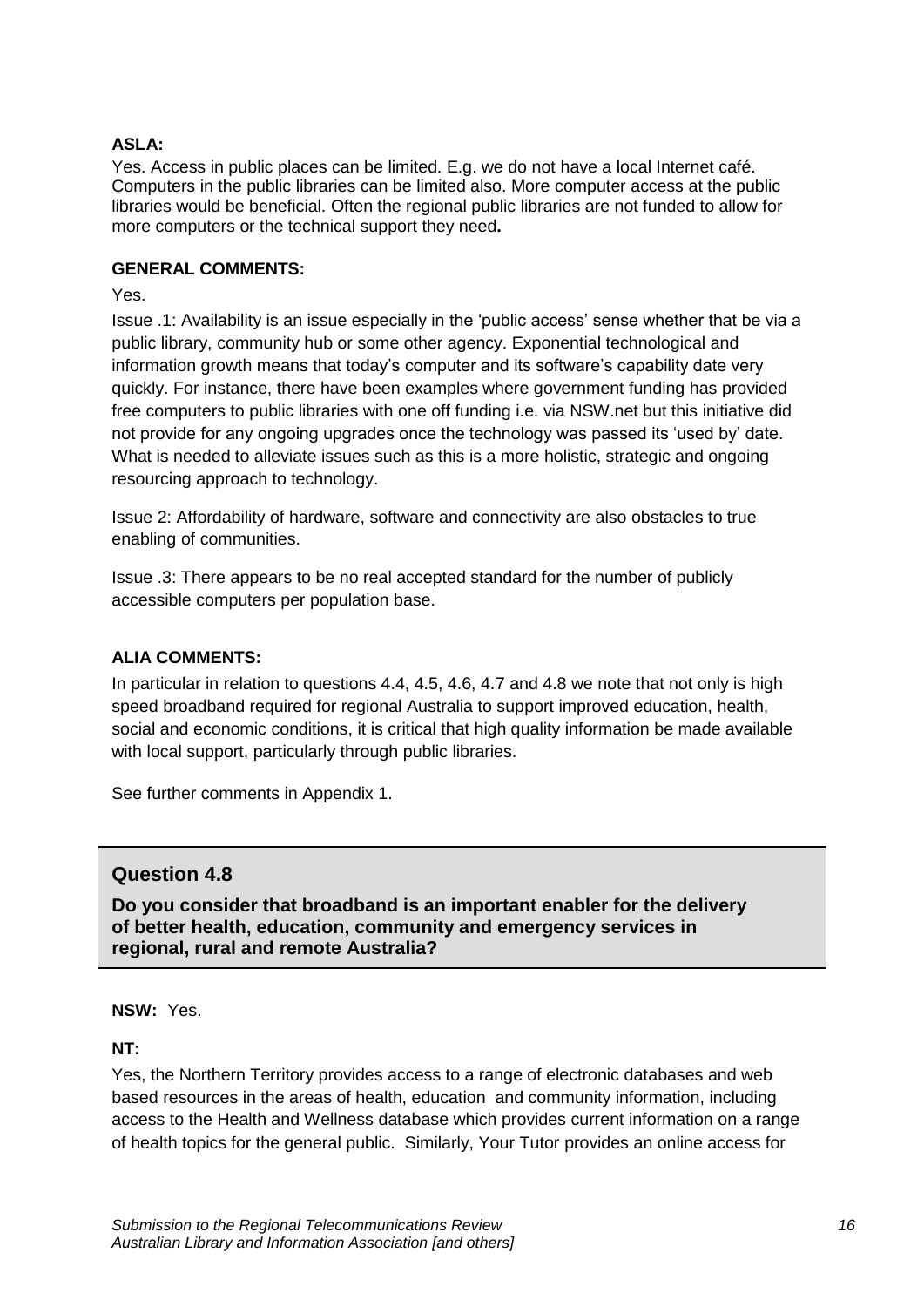students with homework and study in a range of secondary and undergraduate curriculum areas.

## **QLD:**

High quality broadband is vital for helping very remote communities in Queensland access services and information that is needed on a daily basis. So many services that are considered basic elsewhere (banks, travel services, health services, government services) are not available on the ground in these communities. Banking and accessing travel services were consistently some of the most popular sessions during the *Taking IT On* training.

Public libraries are also in a unique position to create/build digital content which celebrates rural and remote Australia. Public libraries have the skills and infrastructure to give the community the opportunity to make their stories accessible via the web. SLQ has already begun working in this area with its Picture Queensland Outreach and the Queensland Stories project, where content is created and made available online via the public library. These projects focus on skills development, capacity building and ensure that local content is made accessible via the Internet. As such, SLQ believes that broadband is an extremely important enabler for the delivery of better health, education, community and emergency services in regional, rural and remote Australia, particularly as many government services are increasing on line service delivery to clients.

The information contained in SLQ's state-wide databases on subjects such as health, education, and business are very useful for Queenslanders living in regional areas supporting job outcomes and educational development. These databases are only of use where an Internet connection exists.

Another online service provided by SLQ is *Your Tutor*. This links students to a tutor online ensuring their educational needs are met in areas where a dearth of educational services exist. Such Internet enabled services are critical for community cohesion and personal development and can negate the need for families to relocate, or for children to have to attend boarding schools.

## **WA:**

Most definitely. The 2005-2006 statistics for public libraries show that 944,855 reference queries were answered. The number of inter library loans sent and received in the same period totalled 512,600. While the current figures appear impressive, access to broadband for regional and remote public libraries would lead to increased service delivery to rural WA. For example, our electronic document delivery system has the capacity to deliver electronic copies of journal articles directly to the requesting library. In reality, the current limited broadband access means that articles requested for clients in rural areas are delivered by traditional methods – ie posted. An increase in broadband technology would speed up this process considerably, leading to an increase in client satisfaction.

Clients in remote regions have difficultly downloading the highly relevant and peer reviewed information freely available from electronic databases that State Library of WA provides for "at home" use. The speed of downloading frustrates clients and reduces access to this information.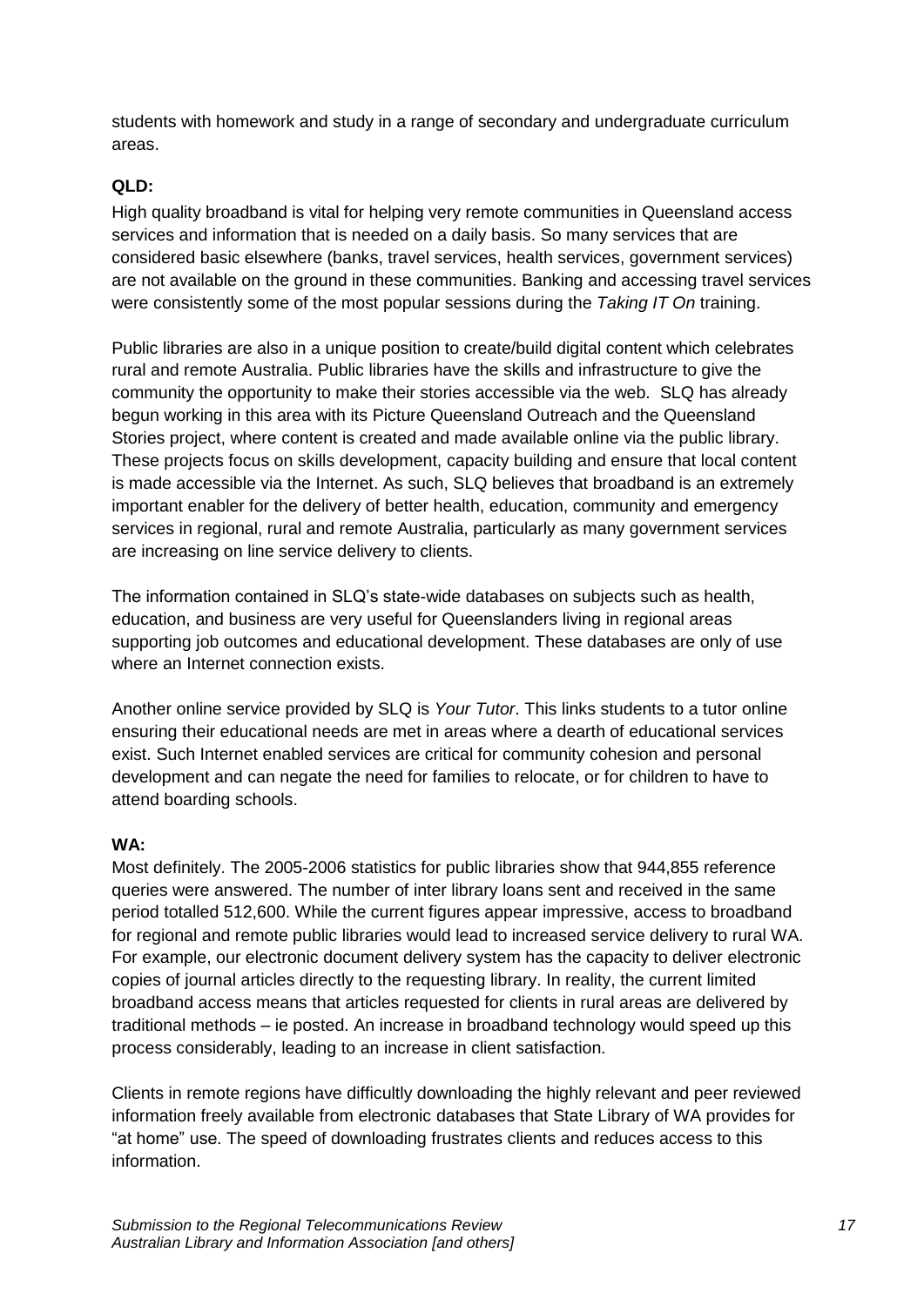## **ASLA:**

It can certainly help. The anonymity of these services is a definite positive.

## **SLAV:**

Yes Broadband is an important enabler for education. Broadband is really essential. Regional students can really utilise the Internet to keep up to date and make virtual visits to places they cannot visit in person. Many wonderful education websites and learning objects can be exploited in the classroom. Uses of webcam websites live add an engaging dimension to the teaching and learning experience. The speed of dial up for accessing websites, downloading images is too slow. In an educational setting students get pretty impatient if you are waiting for learning objects to download from the Internet if you are using the Internet live. I often download before a class and have the cached site, image etc. I would rather be able to use the Internet live. If I use dial up connection from home to download images etc for class it can take a long time to get one image sent via email. Schools in regional areas do not have easy access to the Internet. Often the infrastructure is not available. Schools can pay large bills to get a mediocre Internet access.

Emergency services need excellent telecommunications in the case of emergency. In the bushfire season the CFA rely on up to date info and communications.

#### **GENERAL COMMENTS:**

Yes it is an enabler but not without the necessary support services required to make it fully ‗enabled'. That is, educating users, consulting users, providing the necessary upgrades, providing access to accredited information and databases etc.

Governments must commit to continued funding not just to one off projects. To achieve this a review of funding sources (formula of funding between governments) and an acceptable CPI to ensure the online delivery of better health, education, community and emergency services in regional, rural and remote Australia is imperative.

To ensure that true 'enabling' takes place, assessment of community needs must be undertaken. A true assessment cannot be made by merely consulting with peak bodies government must go to the ‗coal face' and consult directly with communities. Part of this assessment would include detailing what is already being provided to avoid an unnecessary duplication of services, to see who's doing what and who's doing it the best.

#### **ALIA COMMENTS:**

In particular in relation to questions 4.4, 4.5, 4.6, 4.7 and 4.8 we note that not only is high speed broadband required for regional Australia to support improved education, health, social and economic conditions, it is critical that high quality information be made available with local support, particularly through public libraries.

See further comments in Appendix 1.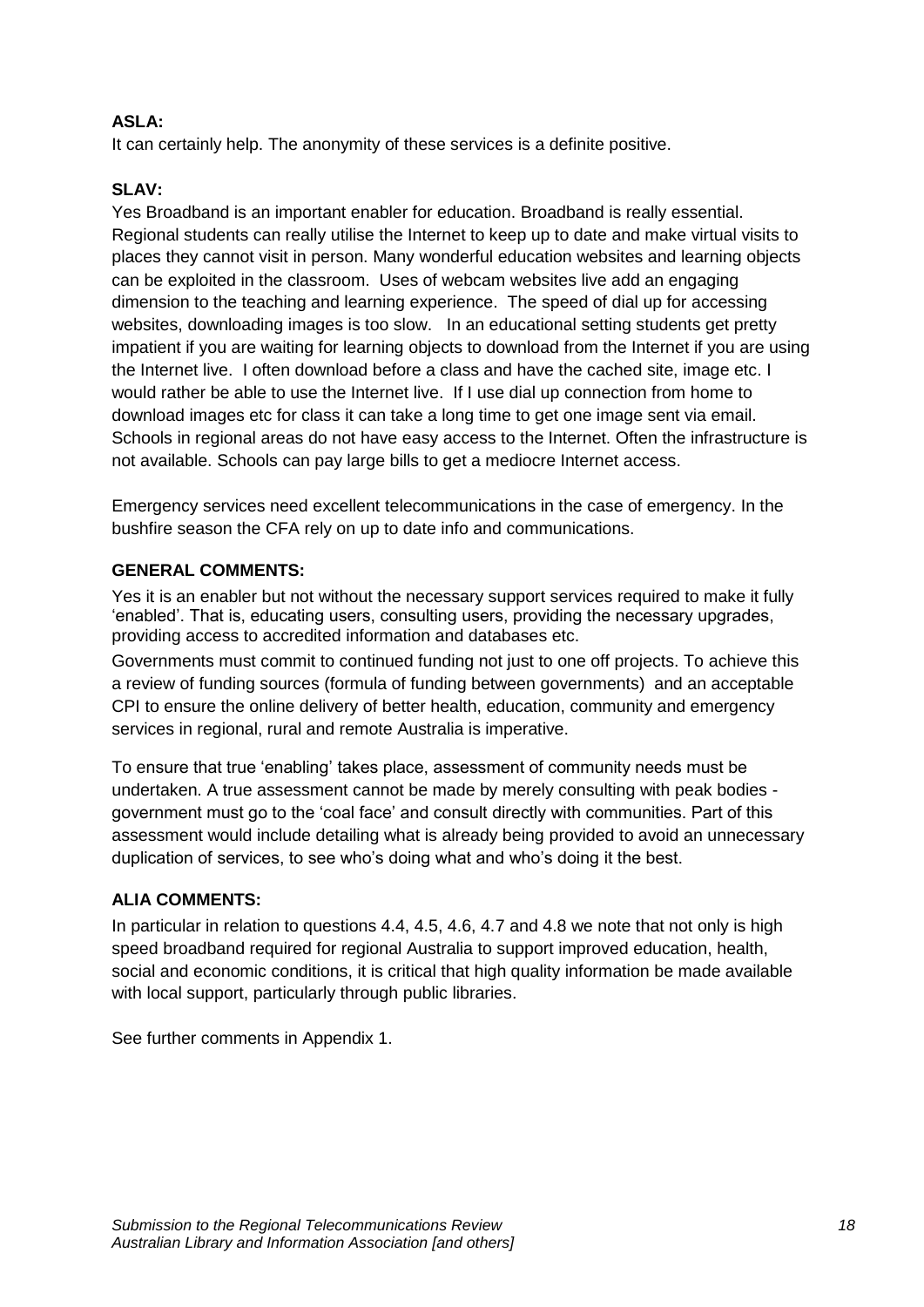# **Question 5.2**

**Do you consider that Internet access is adequate for regional, rural and remote Indigenous communities?**

**If not, which areas need priority attention and how might access be reasonably provided?**

## **NT:**

The Northern Territory Library (NTL), in partnership with local Councils, provides public library services to isolated and remote communities in the Northern Territory of Australia. The Northern Territory (NT) is the most sparsely populated region of Australia, representing about 1% of the Australian population<sup>1</sup> in one-sixth of the total land area<sup>2</sup>. By almost every measure available, NT's population differs greatly from that of other Australian jurisdictions as nearly 30% of Territorians are Indigenous (Aboriginal). Two-thirds of the Territory's Indigenous population live in communities run by local Councils with poor infrastructure and staffing. Many communities are only accessible by air and/or four-wheel drive vehicle.

NTL's objectives are to:

- Develop communities through libraries;  $\bullet$
- Connect people to information;
- Preserve NT documentary and cultural heritage; and
- Help people learn.

Internet access is either non-existent or only available via community service organisations such as community councils, libraries or schools; where access of the type is often restricted or inhibited in some way<sup>3</sup>. To put issues of the digital divide into further perspective, home ownership of personal computers in the Northern Territory's remote communities is extremely rare and only two years ago was as low as 4 per cent amongst the Aboriginal population outside of Darwin<sup>4</sup>. National figures also support this finding and show that 78.4 per cent of indigenous people in remote areas do not use the Internet<sup>5</sup>.

NTL's Libraries and Knowledge Centre program, now operating in 13 remote Indigenous communities aims to improve Indigenous access to telecommunications services such as the internet. Each of these LKCs provides free internet access to library clients and is often a service offering free, relatively unhindered access to Internet applications. Many internet based applications are now becoming popular in remote Indigenous communities, including websites such as You Tube, Lime Wire and Flickr. Google Earth is also extremely popular

**<sup>.</sup>** <sup>1</sup> Building our Population – Northern Territory Government, 2004.

<sup>&</sup>lt;sup>2</sup> Local Government Association of the Northern Territory

<sup>3</sup> Radoll, 2006:12

 $^{4}$  DCIS, 2005:11

<sup>5</sup> Radoll, 2006:15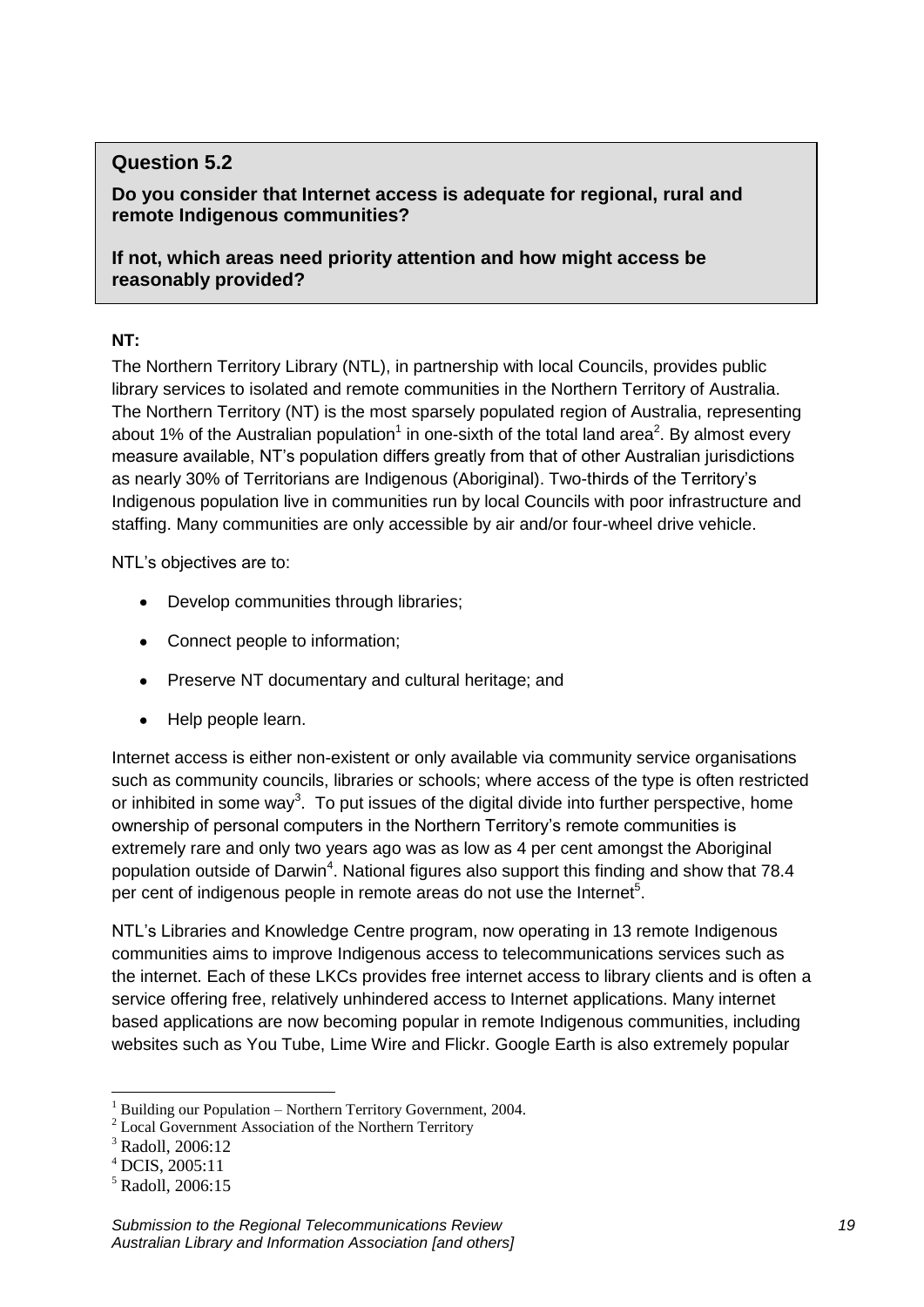amongst Indigenous users. With this in mind, demand for broadband services, that feature non-text based audio-visual content and favourable to low literacy users, is on the increase.

Furthermore, better broadband services could improve access to services such as online conferencing between communities, telemedicine and others applications commonly evoke when discussing Indigenous telecommunications needs. (Numerous academic and government reports have pointed towards the utilisation of video-conferencing technologies for example despite its high costs. High-capacity broadband could enable similar forms of communication – web chat and VOIP - via the web). Current telecommunications systems in remote indigenous communities are already being challenged by some of these new online tools and investment should be made in the delivery of high-capacity broadband.

## **QLD:**

Internet access is still inadequate in many very remote Indigenous communities in Queensland. The technological solutions are still complex and the costs are prohibitively high for offering a public access service. There are also many failed examples of trying to offer this service on some kind of cost recovery basis (for example Cape York Digital Network). Paying for this service can also be a deterrent to first-time computer users.

A very positive aspect of the recently announced Backing Indigenous Ability (BIA) funding, is the grant of \$10,000 a year for three years to help Councils and other local agencies to keep their public access Internet facilities up and running for a reasonable period of time. SLQ assisted some Councils to apply for BIA funding for new/additional computers for their Indigenous Knowledge Centres and the availability of funding for running costs helped overcome reluctance on the part of Councils to offer this service to their communities.

Internet services to very remote Indigenous communities still need subsidising, especially if one organisation or institution is trying to offer a public access service. Help is also required to manage and maintain these computers as there is typically no-one on the ground capable of doing this and very few technicians that are prepared to travel out to the remote communities. Although technical support training was offered as part of the Taking IT On project, it was very difficult to find suitable people in the communities to undertake this training. Many people had such a low level of knowledge of computers and Internet in general, that it was too big a step to take to then look at technical aspects. Many issues also arise to do with complex networking arrangements in the communities that connect Council computers and those in the public access Internet facilities.

## **WA:**

No. Mobile satellite options need to be trialled and evaluated; there is potential for government departments to share the cost of delivering this technology so that indigenous communities have the same access to resources as clients in city locations. For example the mobile van that visits indigenous communities out from Derby (in the Kimberley) to deliver parenting skills and playgroups could be equipped with satellite to enable community members to access libraries, electronic databases such as Tumblebooks (a database of games and early literacy activities) which could be delivered in conjunction with parenting activities.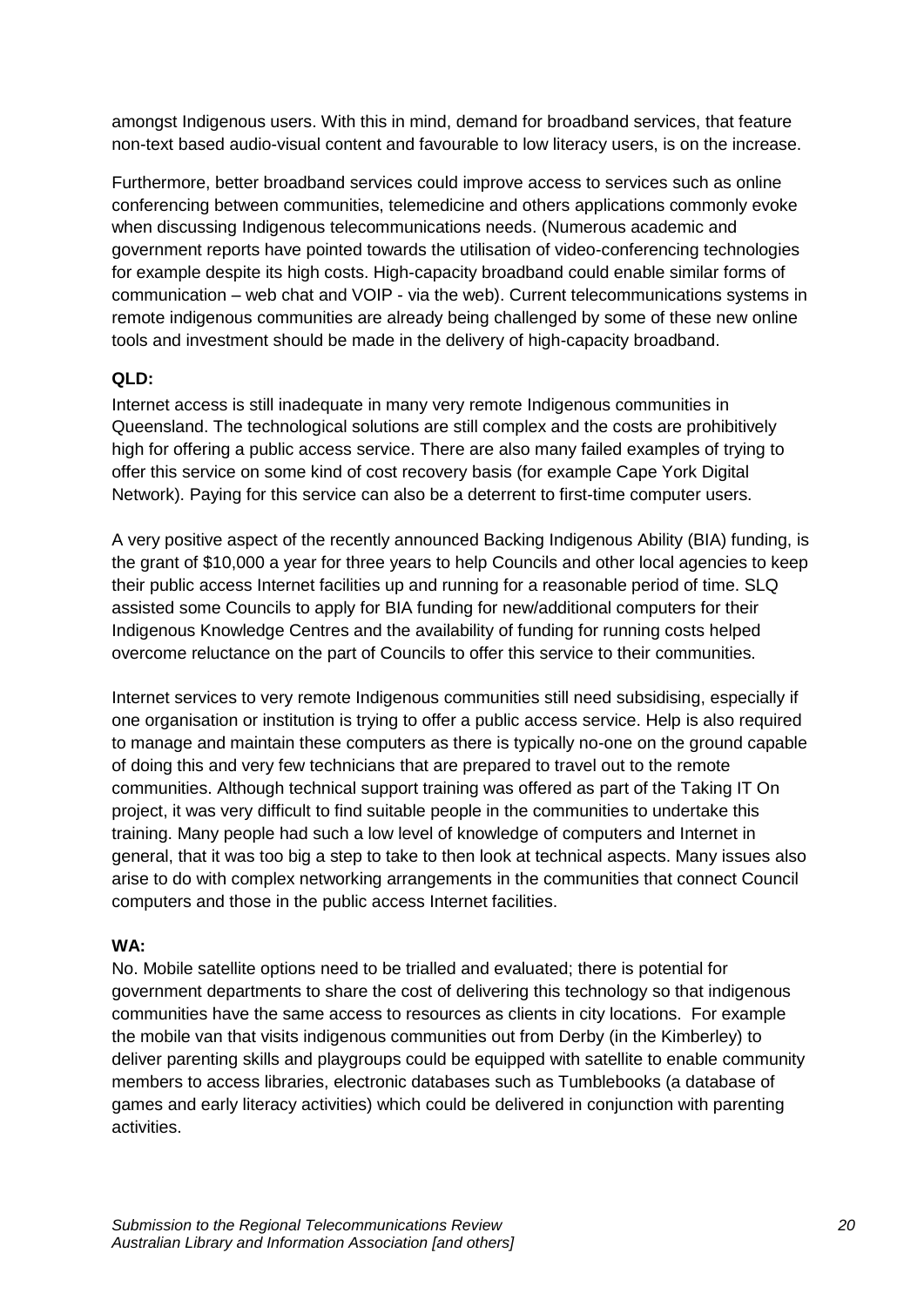#### **GENERAL COMMENTS:**

No. Given that the communication traditions of indigenous communities is largely and oral tradition the adequacy or otherwise of Internet access is not the first question to be asked rather how could Internet access assist meeting the needs of any given indigenous community or those persons, groups or agencies supporting their needs? The remoteness of many indigenous communities, a lack of needs assessment and application creates and raises many issues including education, support/maintenance, connectivity etc.

## **Question 5.3**

**Are telecommunications and Internet services adequately available and accessible for people with disabilities living in regional, rural and remote Australia?**

#### **SLAV:**

There are programs available for students with disabilities which are provided at many schools. There are more services which could be provided via the public library. E.g. Large screens for visually impaired if the local public library had the funding. Public telephones in schools are not often easily accessible to someone in a wheelchair.

#### **GENERAL COMMENTS:**

No. Depending on the disability, adaptive third party technology and software may be required to support use (not always readily available or affordable). Publicly accessible telecommunications and Internet would also require an infrastructure accessibility audit to see how accessible current and planned service are or will be.

Many of the issues affecting those without a disability also affect this group e.g affordability, training, technology support etc

## **Question 6.1**

**Is access to IT training and technical and customer support adequate in regional, rural and remote areas? If not, how can it be improved?**

#### **NSW:**

The State Library of NSW through its Skillsnet programme (previously funded by BHP Billiton & Networking the Nation) provides basic internet training to public libraries throughout rural NSW. In addition, Community Technology Centres in NSW provide technical and ICT training.

NSW.net provides IT technical advice and support for Libraries and Councils who use Internet services provided by NSW.net. Technical advice and support in regional, rural and remote libraries and councils is inconsistent in both the quality of service provided and its cost. NSW.net therefore includes in its service offering a technical advice and support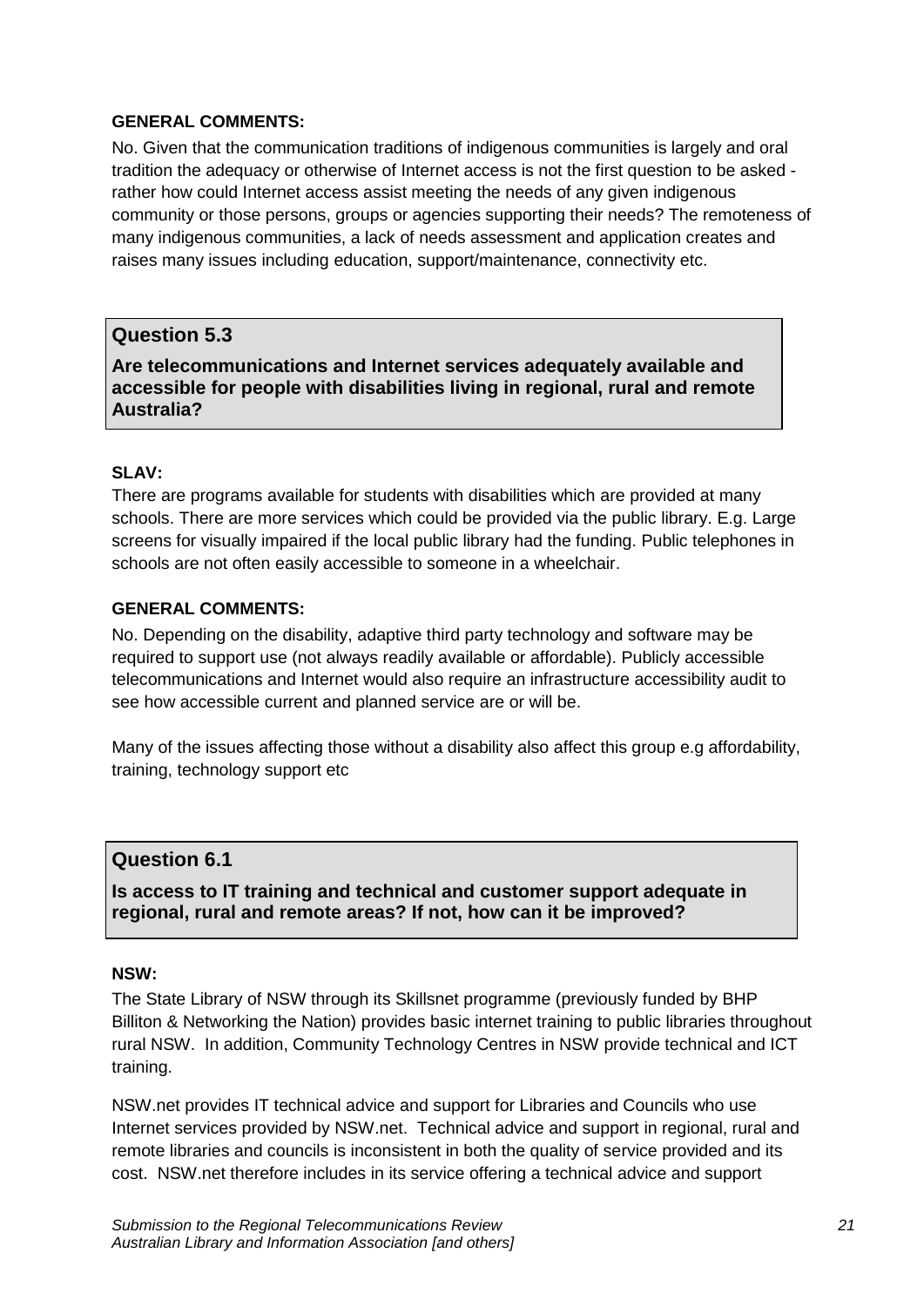service to ensure optimum performance and manageability of client networks in addition to our connectivity services.

## **NT:**

IT training and technical support is not adequate in many remote NT communities. For example the Pirlangimpi community on the Tiwi Islands was without its Satellite Internet connection for 6 months because there was no technical support and no one was available to follow this up. Designing appropriate forms of ICT training is essential to the success of any infrastructure and/or service delivery program in remote communities. The uncoordinated rollout of technologies, an ad-hoc policy environment and the lack of follow-up training and maintenance have meant that the sustainability of many ICT projects in remote communities is suspect. In 2005 NTL commissioned a comprehensive review of the readiness for the Library and Knowledge Centre model in the West MacDonnell's region of Central Australia. Recommendations were made for an ICT training initiative in remote community settings.

It should be noted that differences in ICT skills and conceptual understanding *do* exist across remote Indigenous communities and training initiatives workshops or awareness projects must be flexible enough to meet these differences in capability and knowledge.

ICT skills in remote areas of the Territory are at their highest amongst the younger generations, and a small number of these people are employed in Libraries and Knowledge centres as well as schools, art centres and community councils. Many Library employees for example have a sound grasp of software applications such as Microsoft Word, File Maker Pro and basic web-searching.

Given the lack of ICT training across the remote areas of the NT any form of computer or digital media training would need to introduce rudimentary I.T., media and telecommunications knowledge and relevant skills. A very basic level of computer and Internet awareness-raising would be the first step, leading on to project based learning designed to compliment community directions and capacities. In order for training to be effective it would need to take into consider:

- a. Low level of ESL literacy (in the Indigenous context)
- b. Lack of awareness around conceptual ICT knowledge
- c. Lack of underpinning practical computer knowledge and skills

Each of the three areas outlined above should inform any approach to ICT training in remote communities. With that said, poor literacy, while certainly a major barrier to the take-up computer an internet related technologies in the remote indigenous context, is not a reason to stall the delivery of ICT services. Literacy and other educational objectives may in fact be improved via the use of engaging, computer-mediated, audio/visual tools made increasingly popular in the last few years by online, social-networking applications.

Additional computer training would certainly assist those already working in local organisations where word processing, file maintenance and web surfing could be used directly on the job. Training people in local community art centres, community councils, health clinics, schools and media organisations – or within a Library and Knowledge Centre -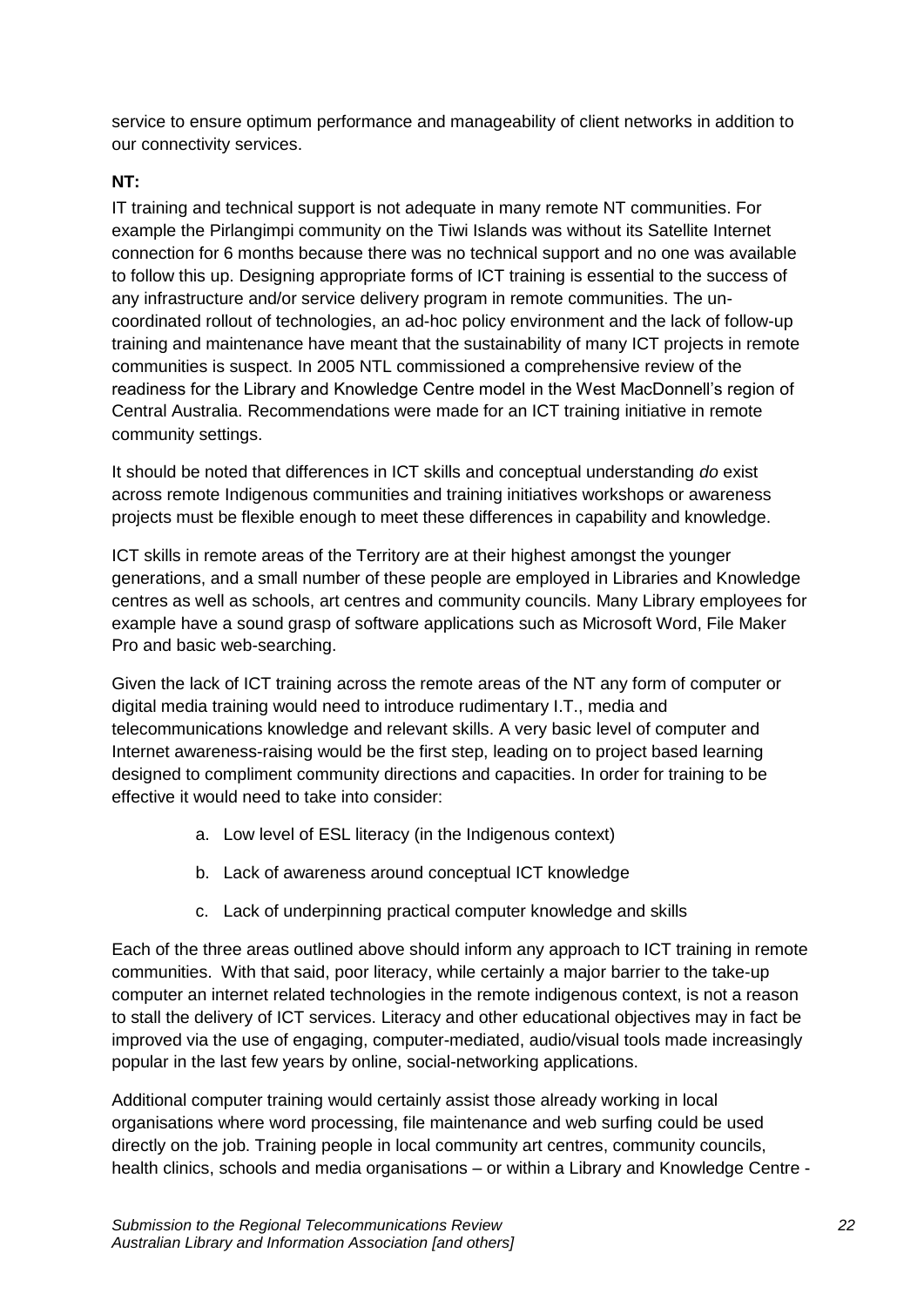would be the most appropriate learning environment for individual and community outcomes could be enhanced. Associated training, delivered via Libraries and Knowledge Centres could also attempt to:

- a. *Train in the Community/Workplace*: An ICT training and support service could assist with the integration of computers into local organisations and workplaces. Carrying out training in the region would be much more effective than transporting people to Alice Springs or any other city/town. This would build up the relevancy and capability of existing local infrastructures such as the NTEETA computer laboratory
- b. *Train Aboriginal People First*: Although the level of ICT knowledge amongst nonindigenous people in this region is not particularly high, computer administration is largely the domain of non-indigenous staff. Skills would be better retained in many remote communities by training local people who are much more likely to remain in these communities and thus increase the likelihood of skills retention.

The experience of many remote organisations is that people who are trained in remote communities often move locations and training is lost from the community or to the region. Staffing constraints and intense workloads within remote community organisations can make skills-transference, within day-day activity incredibly difficult, but ICT services could better support remote community organisations by:

- 1. Working Broadly Across the Region: Adopting a regionalised model of ICT support, increases effectiveness in an environment where mobility is an integral part of social/cultural life. Working across communities would certainly increase the opportunity of enabling regional ICT skill retention.
- 2. An Engaging and Inspiring Model: Project oriented training that creates activities or leads to the production of something of community value and relevance. The model of Library and Knowledge Centre operates according this philosophy, where a sense of ownership and pride in local culture can germinate.
- 3. Training Young People: It is this section of the population that has shown most interest and greater skill with ICT use. It is for these reasons that it young people transfer skills to coming generations. Senior elders in the community must also be made aware of the potential impacts new information resources may bring and be given effective power in decision-making processes.
- 4. Thinking Long-term: Real skills development be it conceptual, practical or technical – can only occur if a support service is regular and long-term. Infrequent training sessions and short time-frame training visits have very limited results. Real outcomes for individuals and communities require long-term, project-based training initiatives.

## **QLD:**

There is still inadequate ICT training available for people in very remote Queensland communities. The very high cost of sending people to these communities is a prohibitive factor. It is also necessary for trainers to remain in these communities for a reasonable period of time to build trust and break down barriers to the use of this new technology. There is also often preliminary work to be done in getting existing equipment into working order.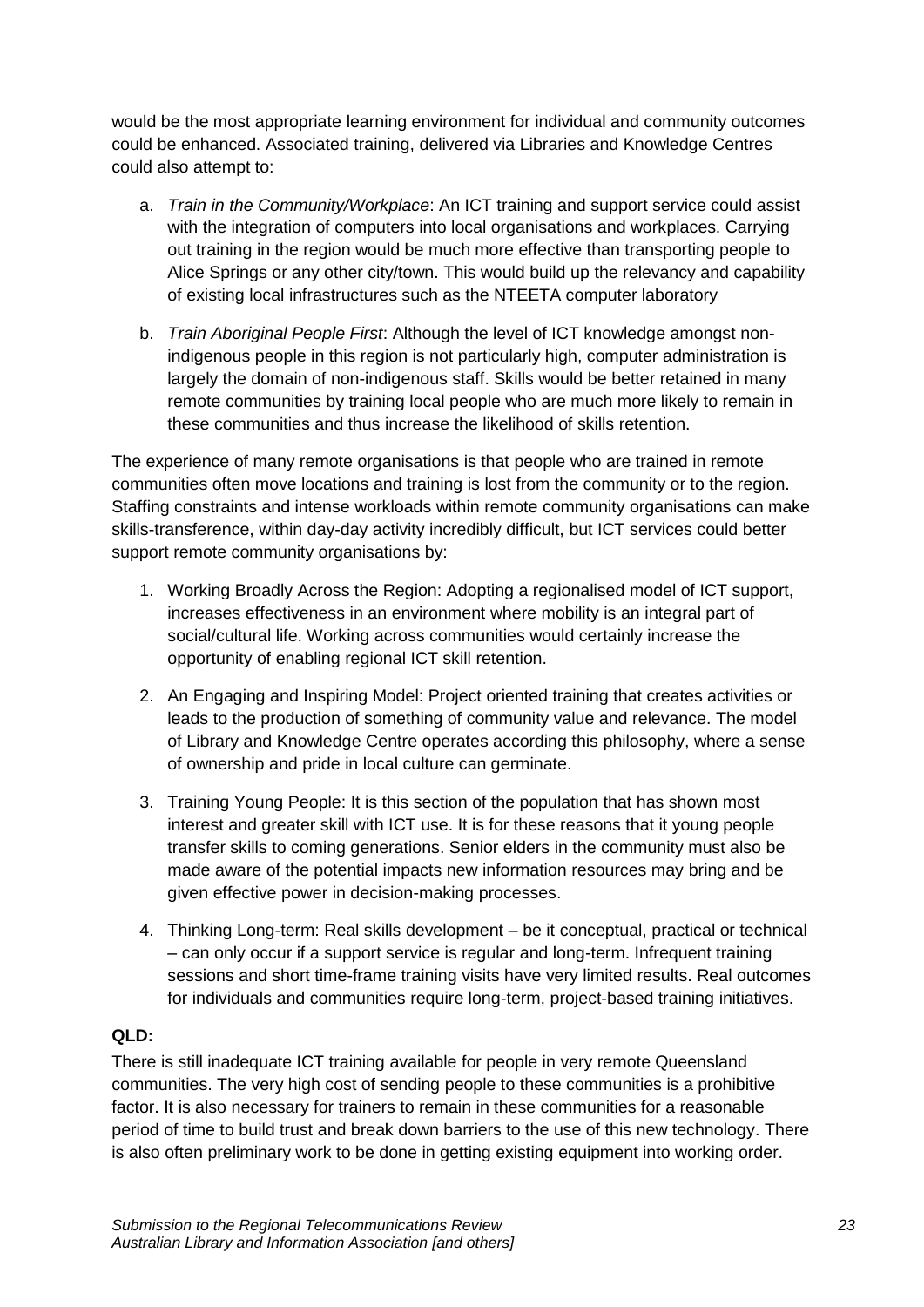The *Taking IT On* project involved two trainers visiting each of the 24 communities for a period of 2 weeks, but it was only possible to do follow up visits in 7 of the communities. Every effort was made to connect to other organisations (such as Learning Networks Queensland) to promote their training, and make people aware of other opportunities, but these are few and far between and lack continuity. All of the communities would benefit from regular visits where hopefully the same trainers reconnect with people that have already received training.

The recently announced Backing Indigenous Ability funding also offers a training and skills development component, but this training is being outsourced to a training organisation that may not have a great deal of background in the specifics of each community or what training they have already received. Background in training first-time Indigenous computer-users and a flexible attitude is also necessary.

SLQ's Online Public Access in Libraries (OPAL) training project delivered 117 courses to 1,020 public library staff throughout Queensland in 2006-07. Held in Kingaroy, Longreach, Emerald, Townsville, Mt Isa, Pittsworth, Stanthorpe, Normanton, Clifton and Brisbane, these training courses focussed on developing the IT skills of public library staff.

Internet training courses covered both introductory and advanced searching, and specific courses included:

- Blogs, wikis and feeds;  $\bullet$
- Communicating instantly with customers;
- Podcasts, vodcasts & MP3s;
- Multicultural Bridge Training;  $\bullet$
- Using SLQ Web Conferencing Software;  $\bullet$
- Family History Resources on the Internet;  $\bullet$
- Train the Internet Trainer:
- Finding Information in the  $21<sup>st</sup>$  Century;  $\bullet$
- $\bullet$ Newspaper and Current Event Resources on the Internet; and
- Emerging Technology  $\bullet$

These courses continue to be well received with participants provided with workbooks containing information from the courses, websites and training exercises. Fortnightly newsletters containing resources of interest to library staff, information professionals and educators continue to be sent to all Queensland public libraries.

The popularity of these empowering courses highlights the importance the Internet plays in regional areas and the necessity of ensuring communities throughout Queensland have access to high speed broadband Internet to allow them take full advantage of online resources. Continued funding of state and public libraries to provide training in areas where commercial providers do not find it viable to operate is vital.

#### **WA:**

No, need more IT backup and support for day-to-day maintenance. Many of the remote libraries have no daily IT support, hardware failure requires service from Perth and staff have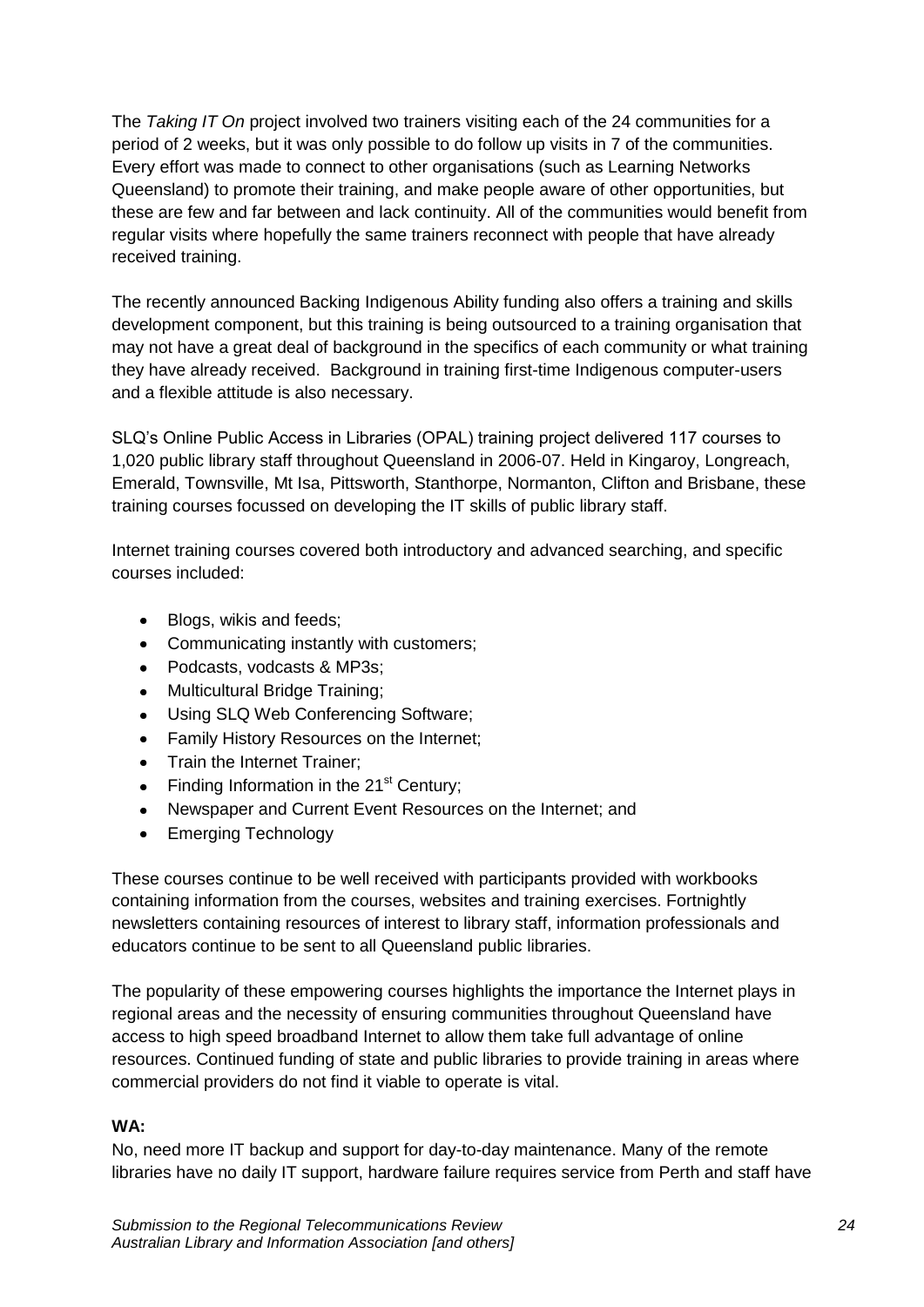little chance to build up skills in their local communities because of their remote geographic locations. Councils often recruit IT staff, they stay for 3-6 months and are then attracted to higher salaries in the mining industry. More collaboration across government departments may help.

## **ASLA:**

No. Too few people, too little time, and too expensive to access, except through on-line centres (see 4.7). Even things like connecting to a new internet provider, installing a new modem, are fraught with variables beyond most users. It would be great to have some sort of volunteer service to help the lower socio-economic groups, disabled, and elderly (and govt support of such a group would be and incentive).

#### **SLAV:**

There is usually a wait for technical assistance. More training for IT staff and more people employed in the regional areas.

#### **GENERAL COMMENTS:**

No. This is largely available (at least in NSW) in an ad hoc manner via agencies such as NSW.net/Rural Link; public libraries; Business Enterprise Centres etc. Those living in remote areas have particular difficulty in accessing training, technical and customer support (add to this the frustration of dealing with call centres). Local government has difficulty in resourcing its own needs (e.g. Narrandera Council) with some smaller Councils unable to afford fulltime support so what chance do individuals, groups, businesses, schools etc have! [IT Training and technical and customer support] can be improved by the development of a truly consultative national/state-wide strategic approach to telecommunications/Internet networking - especially of cross-government agencies, groups and services.

## **Question 6.2**

# **Is adequate information available for telecommunications consumers? If not, how can it be improved?**

#### **NSW:**

By making the information more accessible through the internet, flyers, newspapers, etc.

#### **QLD:**

As part of the *Taking IT On* project, SLQ has assisted some very remote Councils to provide public access Internet in their public libraries or Indigenous Knowledge Centres. It is clear that most Councils are struggling to make sense of their connectivity options, the plans on offer and the associated costs (which are considerable). Even though information is available on web sites and via publications, it is still very difficult for many people to understand. New options such as the Next G network are still in their infancy and yet to be proven. Independent face-to-face or telephone support is necessary to explain the options to many Council workers. There are many instances of Councils being over charged for the services, received and real difficulty in checking whether they are in fact receiving the contracted services in terms of speed and reliability of the Internet connection. It is our belief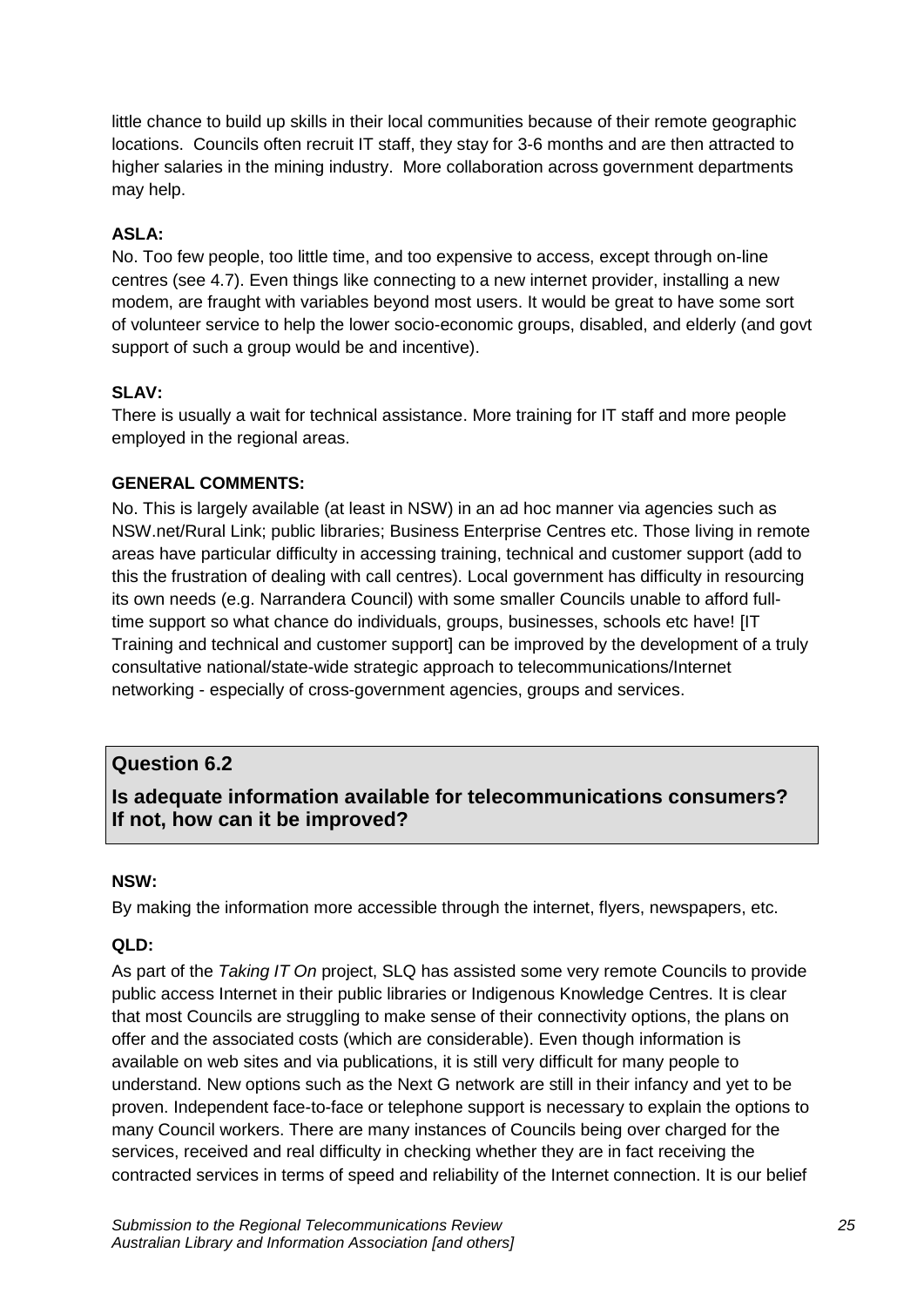that adequate information, in easy to understand language, is not available to adequately convey options.

## **ASLA:**

Generally providers of these services and users are so disparate in their knowledge, even of the terminology, that it becomes a frustration trying to negotiate information. Maybe a service like those where mortgage loans are compared by an independent source would be useful. But then again the models and variables are so varied, and change weekly, that it would almost be impossible to maintain.

## **SLAV:**

Telecommunication providers should be encouraged to write plain English contracts and brochures which would be easier for the consumer to compare services and fees.

## **GENERAL COMMENTS:**

Barely adequate and depends on:

- user/community knowledge of information access points  $\bullet$
- publicly accessible information services e.g for those without home access and/or those who require assistance to locate the most appropriate information
- marketing and labeling of information appropriate to target groups  $\bullet$
- information literacy levels of the end users  $\bullet$
- format of the information applicability to different groups e.g. CALD
- access mediums using the right medium to reach the right group  $\bullet$

Information for ICT consumers could be improved by:

- the use of basic English and other relevant community languages for written communication
- written information being backed up with education opportunities; Information in print needs to be backed up with telephone, email or face to face support (no overseas call centres)
- the resourcing of local and regional support groups
- better and increased funding of public libraries to ensure equitable access to all

# **Question 7.1**

**Bearing in mind the issues raised in this discussion paper, do you consider that people in regional, rural and remote parts of Australia currently have equitable access to telecommunications services?**

No.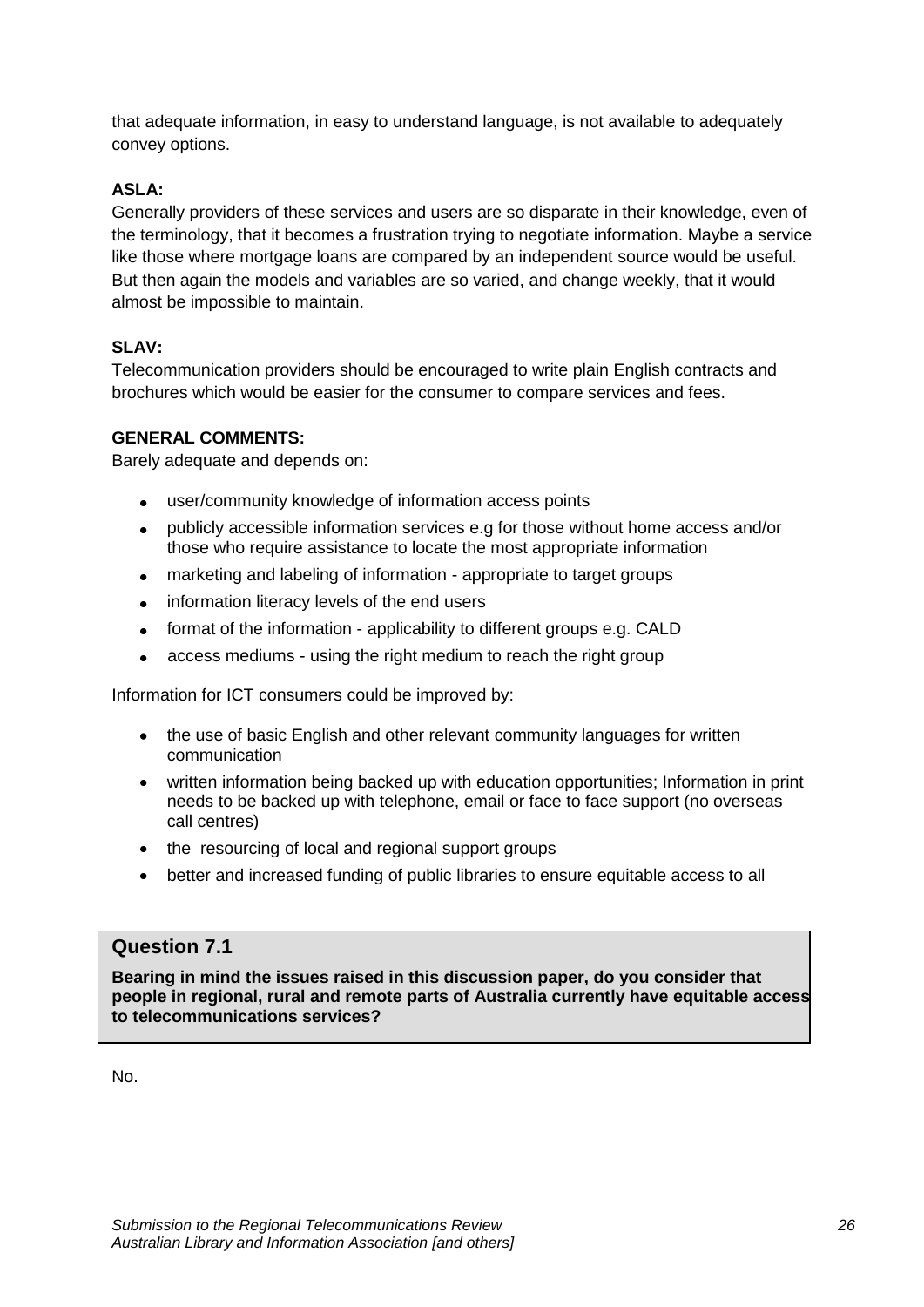## **Question 7.2**

**Is there any other matter that you would like to raise and which you feel has not been covered by this Discussion Paper? If so, please outline the issue.**

#### **QLD:**

SLQ has a vital role in providing equitable access to Broadband technology and ensuring that the public can make effective and sustainable use of this technology. However, the inadequacies of the current system and limited broadband access in regional and very remote communities is a major concern, as it risks perpetuating disadvantage. The provision of high quality, low cost or free access to the Internet for the general public is an important element of public library service provision, one that needs the resources spent on infrastructure, including ongoing maintenance, to ensure equity of service provision between regional and urban areas. We are supportive of a review of regional telecommunications.

#### **Appendix 1**

The issues of public libraries, quality resources accessible to all and government information services are raised in Appendix 1.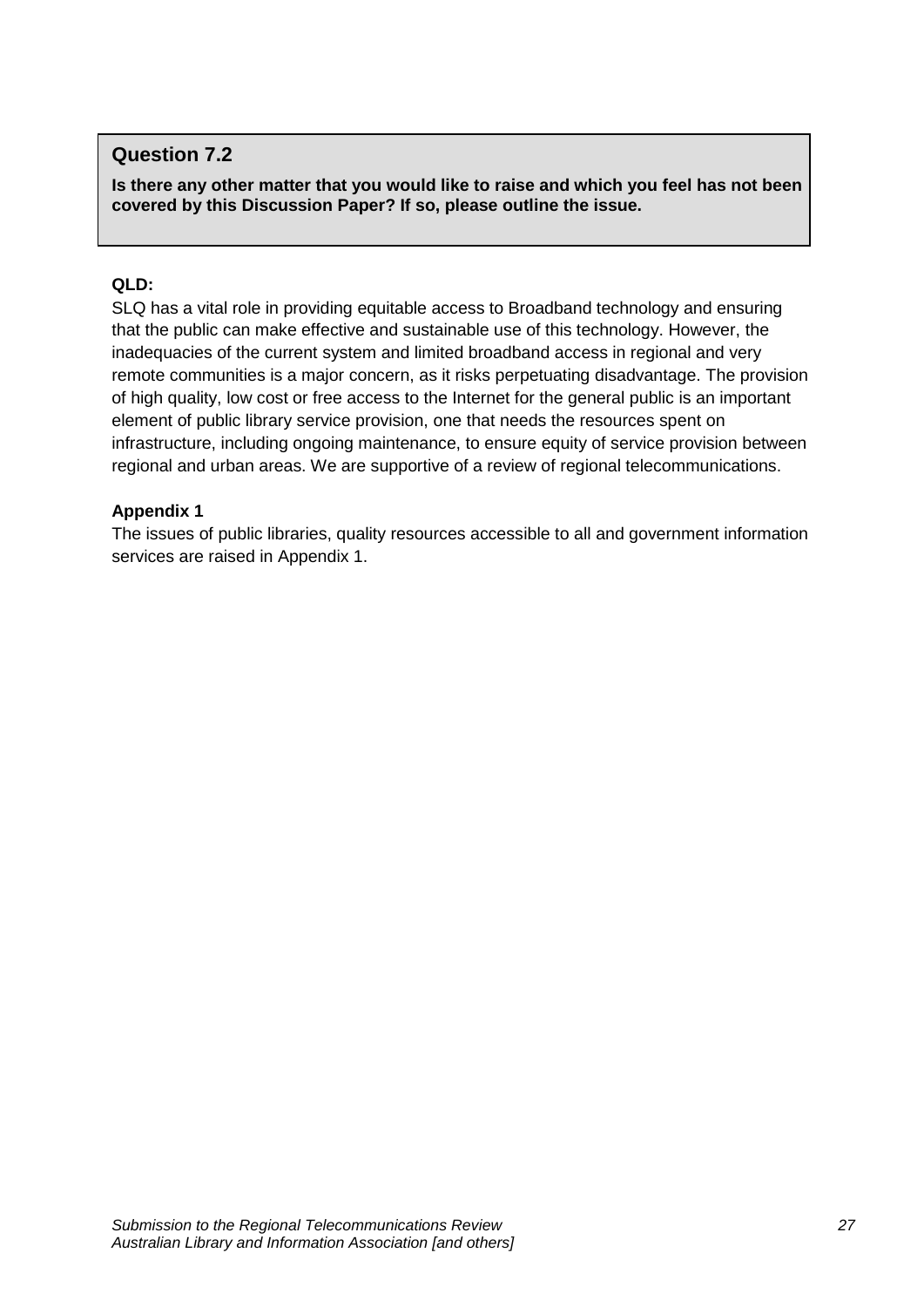# **APPENDIX 1**

# **ALIA COMMENTS ABOUT PUBLIC LIBRARIES**

# **Public libraries**

There are over 1700 public libraries in Australia (including state and national libraries). While the Commonwealth government only funds one library directly—the National Library of Australia, Australians are provided with information through cooperative relationships between public, state and national libraries. There are approximately 12 million registered users of these libraries, with approximately 100 million visits to libraries each year.

Libraries support education, community activities, children's reading, literacy, research and business. They are an essential part of the services supporting the development of the nation, particularly for rural and remote communities where there is limited access to information and community services. It is critical for libraries to continue to support all Australians by providing access to quality online resources. These resources must to be available to the homes of Australians, noting that currently there are limited broadband services accessible to rural Australians. By providing access to quality content, Australians can benefit from access to the Internet to support their activities. By purchasing these resources libraries can "fill the pipes" and support the National Reform Agenda Human Capital program, improving literacy and community outcomes.

## **Quality resources accessible to all**

The Senate committee report into *Libraries in the online environment* (2003) highlighted the importance of developing government policy to improve access to information for Australians. Through Electronic Resources Australia (ERA), launched in May 2007, libraries of all types including national, state, public, university, TAFE, school and special libraries, can purchase quality online resources in health, news and current affairs and encyclopaedias at a competitive price. Australians, however, will only be able to have broad equitable access to these and other resources when a new funding model is implemented. In particular in relation to questions 4.4, 4.5, 4.6, 4.7 and 4.8 we note that not only is high speed broadband required for regional Australia to support improved education, health, social and economic conditions, it is critical that high quality information be made available with local support, particularly through public libraries.

The Australian library community has worked together to identify the quality information resources which need to be available to all Australians, wherever these are located, and these form the collection available through Electronic resources Australia (http://era.nla.gov.au/). Electronic Resources Australia (ERA) is a direct result of the work done by a group of Australian library sectoral representatives who have been striving for national licensing since 2003.

This work has been done in response to recommendation 9 of the Senate's October 2003 report on *Libraries in the Online Environment*, and aims to provide Australians with easy access to a variety of trusted subscription information online sources via their library. Thirty six librarians from various library sectors across Australia met for a national forum to launch Electronic Resources Australia.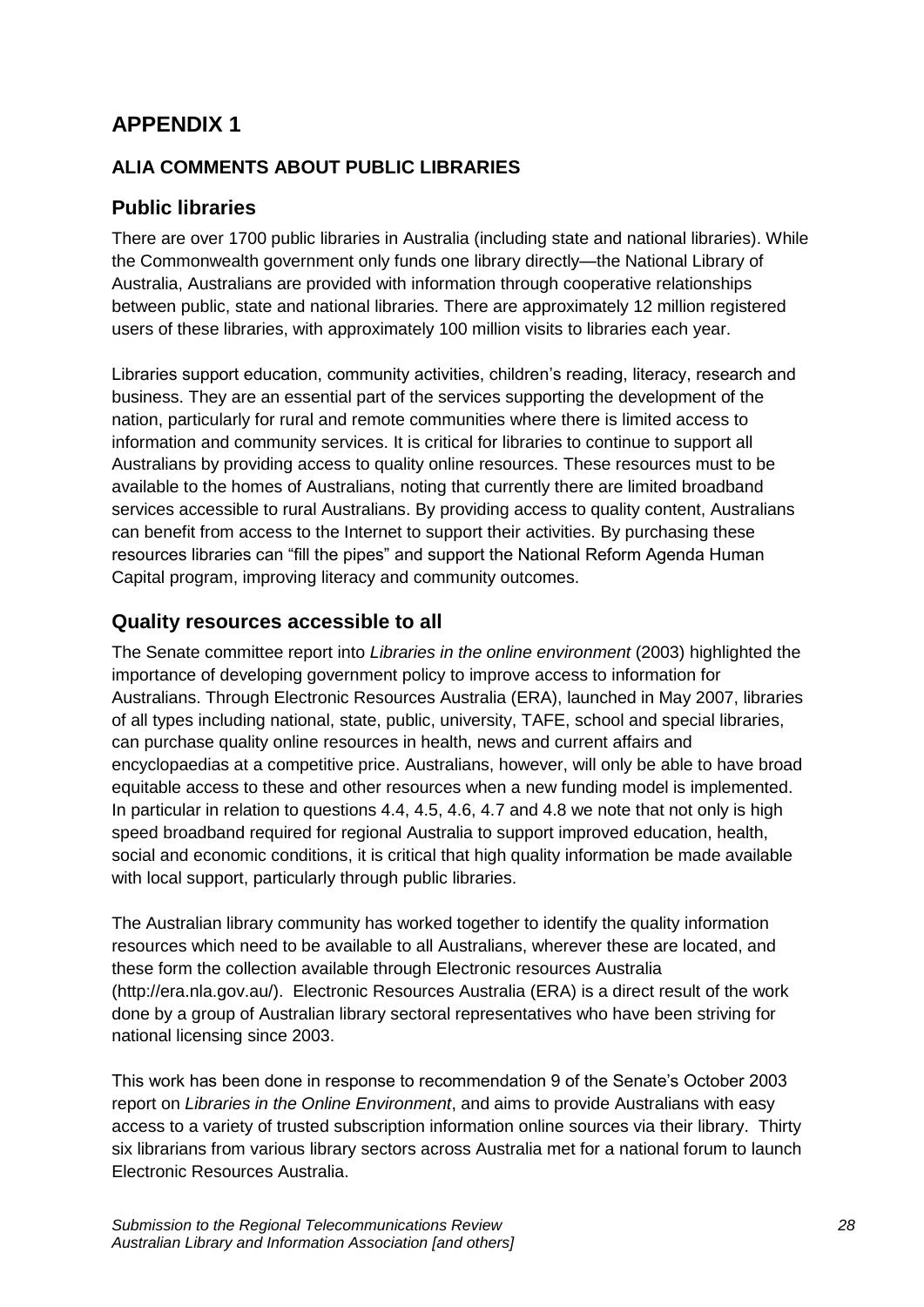Unfortunately very few libraries in regional Australia can afford to purchase these resources, leading to inequities in access and reduced capability of those who are not based in our cities. Broadband is significant not just for the infrastructure it provides, but for the rich information resources which can be accessed. Investing \$20 million in these quality information resources covering consumer health, Australian newspapers and journals would mean that those in regional Australia could benefit fully from the broadband services available in these areas.

## **Government information services**

Increasingly public libraries are delivering government services, supporting access through internet terminals and support. The Library Council of New South Wales Report NSW *Public Libraries and eGovernment 2006* (http://www.sl.nsw.gov.au/pls/publications/pdf/egov.pdf) identifies the increasing use of libraries for this purpose, particularly regional libraries, While Broadband is an important mechanism for access to services (Q 4.8), public libraries need funding and support to ensure that those in regional can get access to the Internet and use the services.

The Australian Library and Information Association believes that public libraries have a critical role in providing an information service which will benefit all Australians. Libraries, particularly public libraries, have faced significant reductions in resources with the decrease of revenue during the drought and the pressure of growing costs. They are a vital community resources supporting developments in human capital that will complement work on broadband to truly provide a more successful, literate and informed nation.

# **Conclusion**

We recommend that the Regional Telecommunications Review consider:

- a. the importance of funding for quality information resources to support the health, economy, education and society of those in regional Australia (such as through Electronic Resources Australia);
- b. the increasing dependence of those in regional Australia on public libraries for access to government information and consider means to ensure that library staff have training, information and terminals to support this role.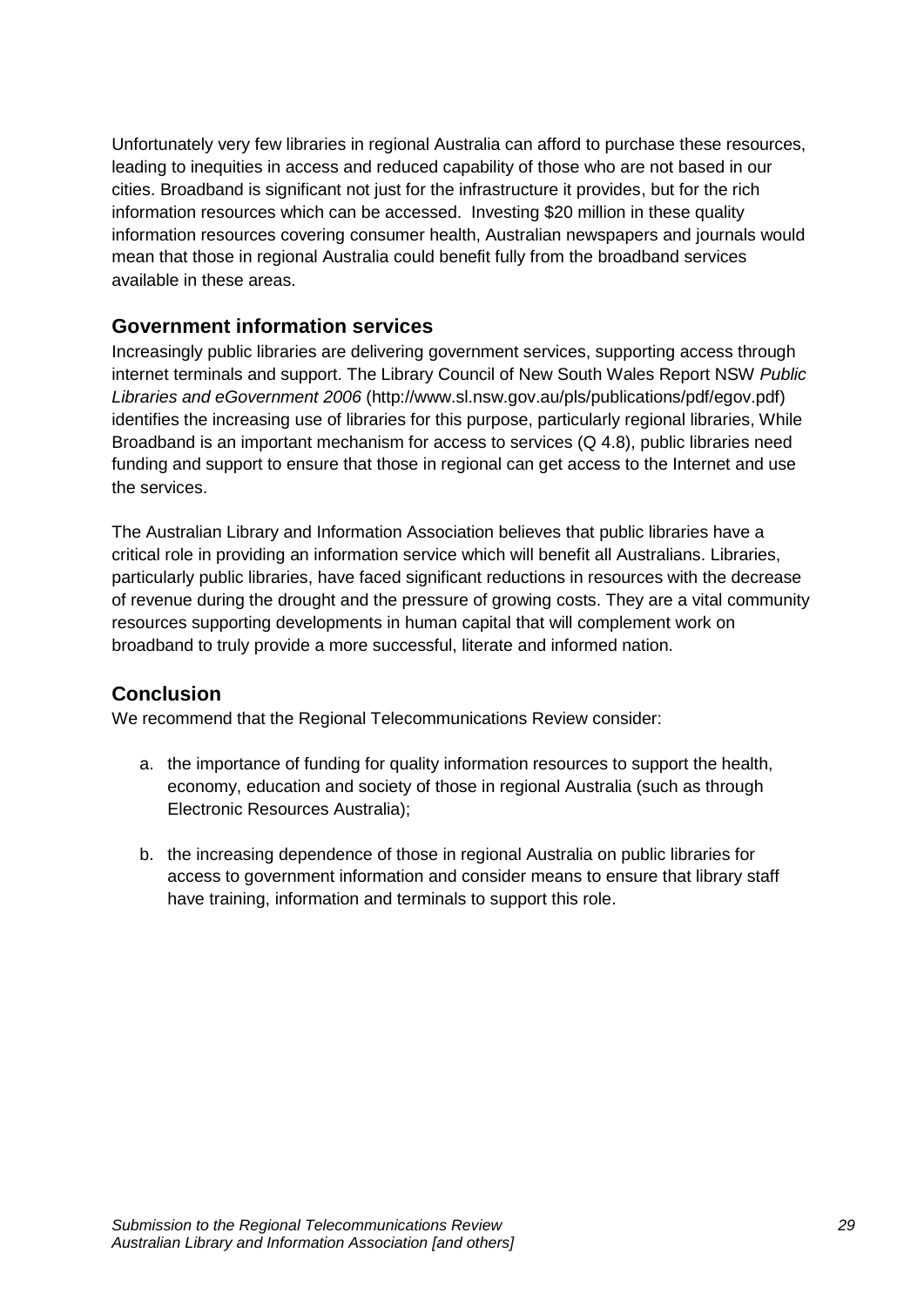# **APPENDIX 2**

## **Public library services in Queensland**

The State Library of Queensland (SLQ) operates as a hub to a network of 334 library service points (including 15 Indigenous Knowledge Centres), in partnership with local government and Indigenous Community Councils. Queenslanders make some 18 million visits to public libraries each year, with 1.8 million people (48%) of Queenslanders registered as members.

Public libraries in Queensland have a vital role to play in bridging the digital divide by providing free or low cost Internet access in regional communities and ensuring that the public are encouraged and trained to make effective, sustainable use of this technology.

SLQ trains over 850 library staff in emerging technology courses each year increasing local skills that are passed on to the community. Public libraries link their communities with services that increase access to banking, health services, online learning and government services, as well as facilitating social connections with family and contacts in other locations.

Ensuring telecommunication standards are equitable across Queensland allows communities to maintain their economic and social base and helps them to remain strong and viable.

SLQ has recently undertaken extensive IT and technical support training in 24 very remote communities, primarily in the Torres Strait and Cape York, as part of its *Taking IT On* project (funded as part of the DCITA, IT Training and Technical Support Program). These communities include: Boulia, Bedourie, Normanton, Boigu Island, Duaun Island, Wujal Wujal, Erub (Darnley Island), Poruma (Coconut Island), Quilpie, Cunnamulla, Badu Island, Weipa, Napranum, Pormpuraaw, Mabuiag Island, Lockhart River, Yarrabah, Seisia, Aurukun, Mornington Island, Injinoo, Cherbourg, New Mapoon and Coen.

The *Taking IT On* project made it possible for two SLQ trainers to visit each of the communities with Indigenous Knowledge Centres and other remote Aboriginal and Torres Strait Islander communities with libraries, for a period of 2 to 3 weeks, to offer introductory IT and technical support courses as well as training in library principles.

The majority of training sessions were offered in the library itself, to demonstrate the capability of the Indigenous Knowledge Centres and the kind of information and services that could be accessed. Over 850 people were trained as part of this project, receiving anywhere between 4 to 40 hours of training depending upon their availability and interest levels.

As well as offering training SLQ has also assisted some of these remote communities to either provide or improve the public access Internet available through their public libraries or Indigenous Knowledge Centres. Eleven communities have been assisted. An exciting trial of the Next G technology, involving six Torres Strait Islands, is also underway. Councils are being encouraged to offer this service free of charge to their community members.

SLQ has commented on the parts of the Regional Telecommunications Review that concern public access broadband, particularly in remote Indigenous communities in Queensland.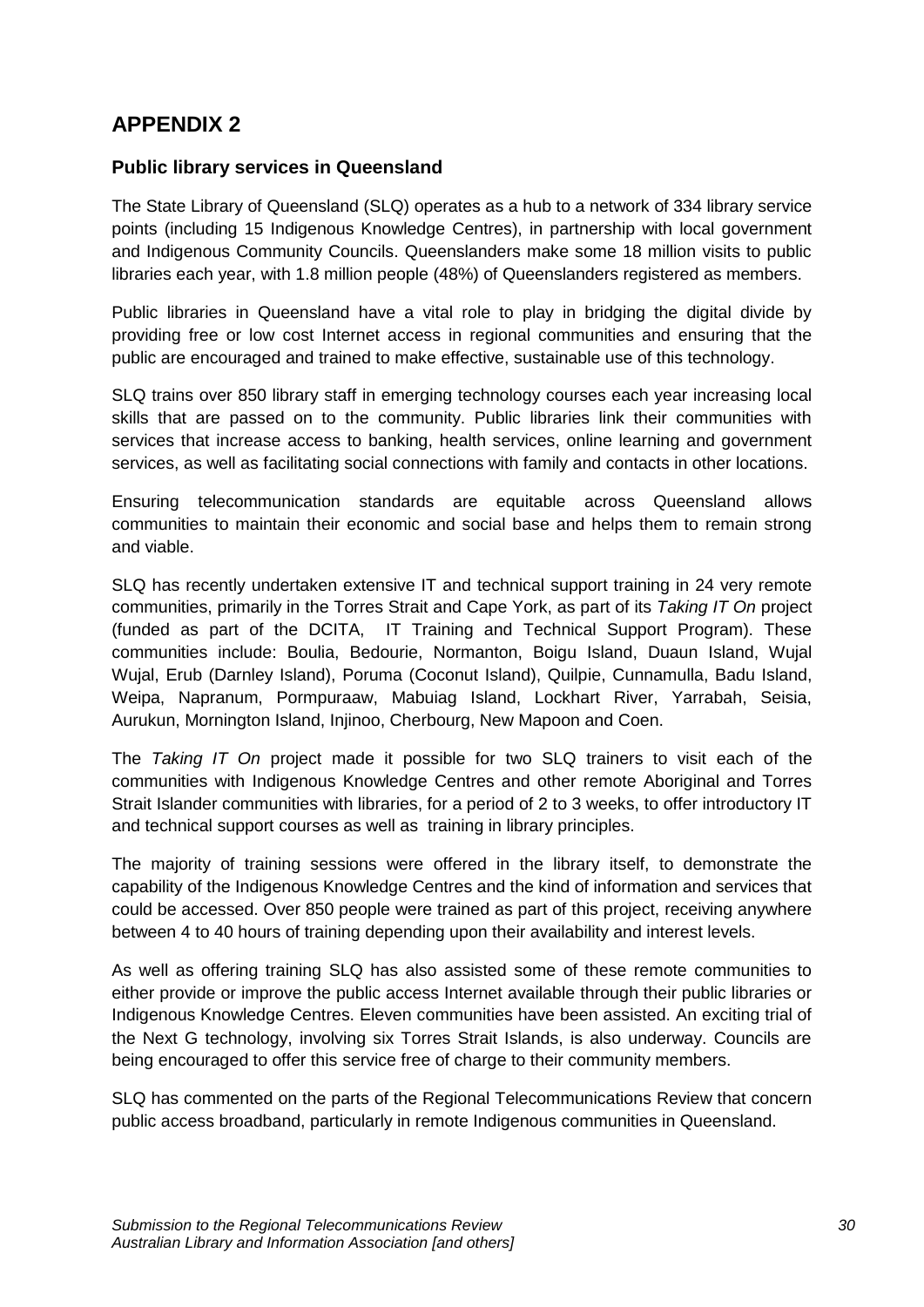# **APPENDIX 3**

#### **QUEENSLAND PUBLIC LIBRARIES RUNNING DIAL-UP SERVICES**

#### **Summary:**

- As at 30 June 2007, 67 service points were operating Public Access computers running dial-up connections  $\bullet$
- A further 20 service points have no Internet connection 3 are mobile services, 1 is a railway platform service that does not require an  $\bullet$ Internet connection, and the remainder are community or deposit collections (usually staffed by volunteers or open less than 6 hours per week and are not likely to have public access computer facilities available).
- 33 of the 67 sites (49%) have the option to upgrade to an ADSL connection (availability confirmed through Telstra BigPond verification)
- Redland Shire is an anomaly as there seems to be a lack of infrastructure for such large metropolitan areas.  $\bullet$

| Lib<br><b>Type</b> | <b>Local Government</b> | <b>Library Name:</b> | <b>Total Service -</b><br>includes depots<br>and mobiles | <b>Broadband service</b><br>availability | Internet<br><b>Connection - Dial</b><br>Up | No Internet<br>Connection | <b>Comments</b>      |
|--------------------|-------------------------|----------------------|----------------------------------------------------------|------------------------------------------|--------------------------------------------|---------------------------|----------------------|
| <b>IND</b>         | <b>Banana</b>           |                      | 4                                                        |                                          |                                            |                           |                      |
|                    |                         | Mobile               |                                                          |                                          |                                            | X                         | No public access pcs |
|                    |                         | Moura                |                                                          | <b>ADSL</b>                              | X                                          |                           |                      |
|                    |                         | Theodore             |                                                          | <b>ADSL</b>                              | X                                          |                           |                      |
| <b>IND</b>         | Caboolture              |                      | 9                                                        |                                          |                                            |                           |                      |
|                    |                         | Beachmere            |                                                          |                                          | X                                          |                           |                      |
|                    |                         | Donnybrook           |                                                          |                                          | X                                          |                           |                      |
|                    |                         | Torbul               |                                                          |                                          | X                                          |                           |                      |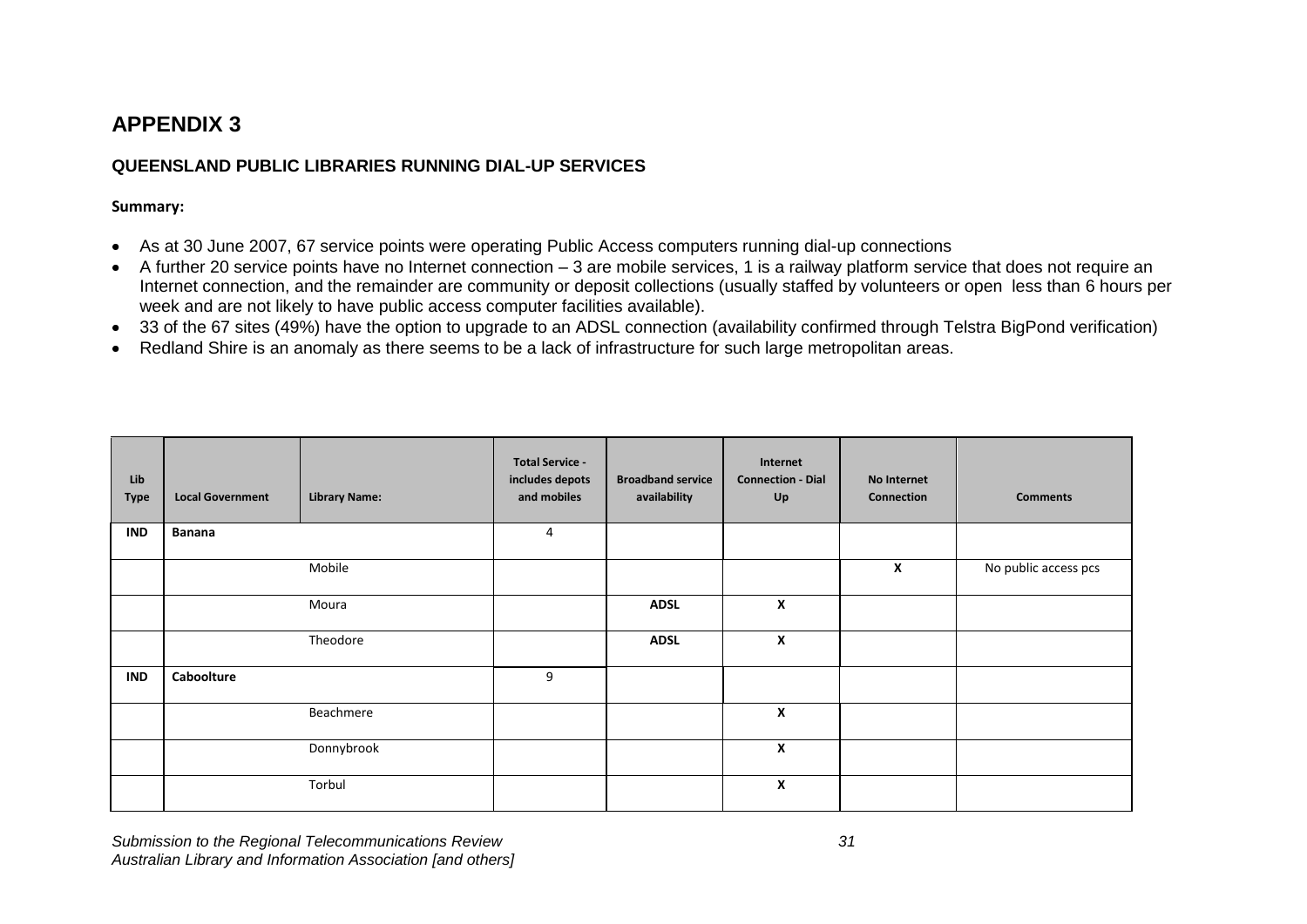| Lib<br><b>Type</b> | <b>Local Government</b> | <b>Library Name:</b>                             | <b>Total Service -</b><br>includes depots<br>and mobiles | <b>Broadband service</b><br>availability | Internet<br><b>Connection - Dial</b><br>Up | No Internet<br>Connection | <b>Comments</b>                                           |
|--------------------|-------------------------|--------------------------------------------------|----------------------------------------------------------|------------------------------------------|--------------------------------------------|---------------------------|-----------------------------------------------------------|
|                    |                         | <b>Library Express</b>                           |                                                          |                                          |                                            | $\boldsymbol{\mathsf{x}}$ | Railway platfrom only - not<br>counted in total           |
| <b>IND</b>         | Cairns                  |                                                  | 11                                                       |                                          |                                            |                           |                                                           |
|                    |                         | Aged Care facilities (X3)                        |                                                          |                                          |                                            | X(X3)                     | No public access pcs                                      |
| <b>IND</b>         | Gatton                  |                                                  | $\overline{2}$                                           |                                          |                                            |                           |                                                           |
|                    |                         | Mobile                                           |                                                          |                                          |                                            | $\overline{\mathbf{x}}$   | No public access pcs                                      |
| <b>IND</b>         | <b>Gold Coast</b>       |                                                  | 17                                                       |                                          |                                            |                           |                                                           |
|                    |                         | Mobile                                           |                                                          |                                          | $\overline{\mathbf{x}}$                    |                           |                                                           |
|                    |                         | SpringbrooK Internet Kiosk                       |                                                          |                                          | $\pmb{\mathsf{X}}$                         |                           |                                                           |
|                    |                         | <b>Upper Coomera State College</b><br>Collection |                                                          |                                          | $\pmb{\chi}$                               |                           |                                                           |
|                    |                         | Cascade Gardens                                  |                                                          |                                          | $\pmb{\chi}$                               |                           |                                                           |
| <b>IND</b>         | Livingstone             |                                                  | $\overline{7}$                                           |                                          |                                            |                           |                                                           |
|                    |                         | <b>Community Library Outlets</b><br>(x3)         |                                                          |                                          | X(X1)                                      |                           | Cannot identify individual<br>site / No public access pcs |
| <b>IND</b>         | Maroochy                |                                                  | $\overline{5}$                                           |                                          |                                            |                           |                                                           |
|                    |                         | Mobile                                           |                                                          |                                          | $\pmb{\chi}$                               |                           |                                                           |
| <b>IND</b>         | Redland                 |                                                  | $\boldsymbol{9}$                                         |                                          |                                            |                           |                                                           |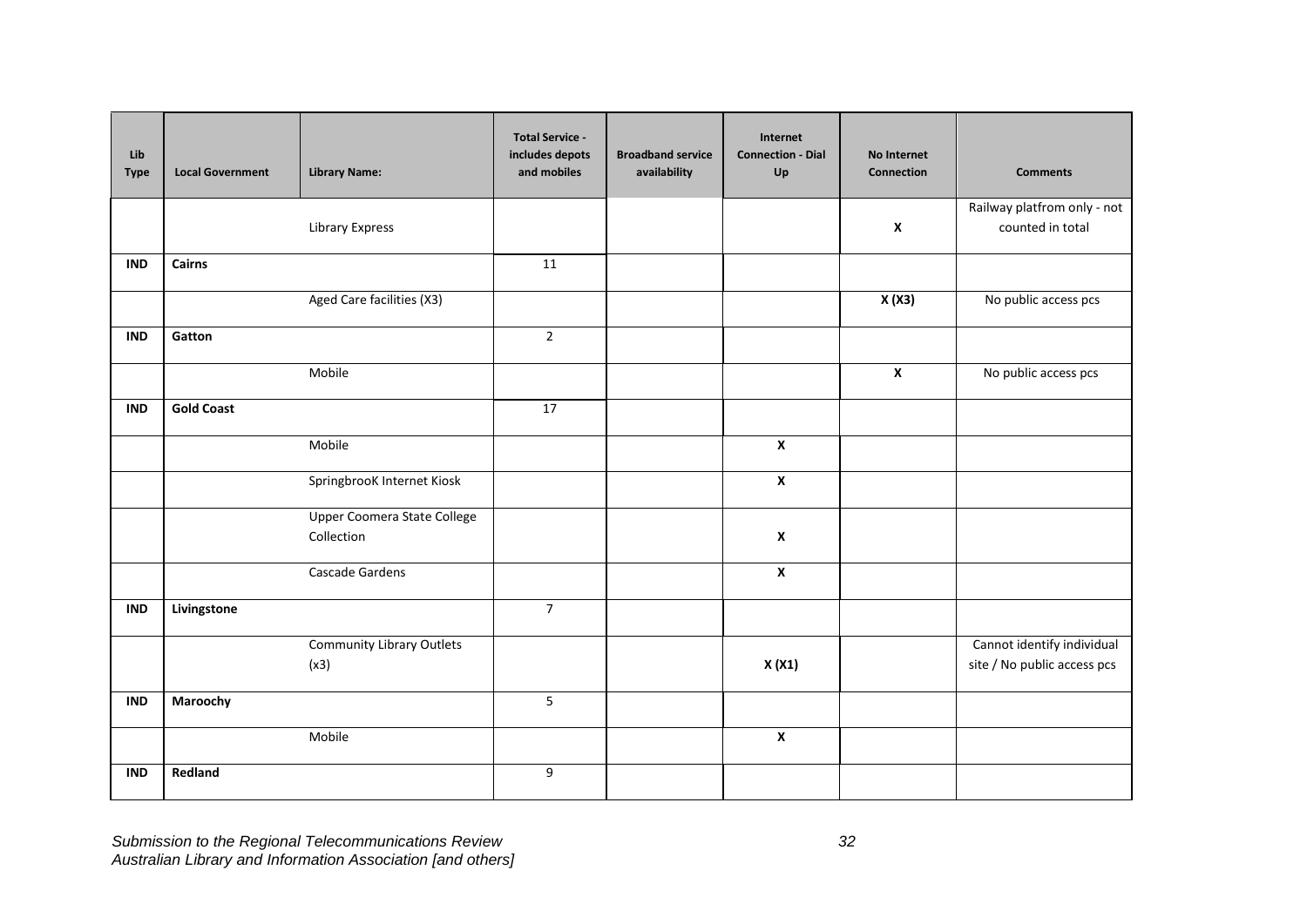| Lib<br><b>Type</b> | <b>Local Government</b> | <b>Library Name:</b> | <b>Total Service -</b><br>includes depots<br>and mobiles | <b>Broadband service</b><br>availability | Internet<br><b>Connection - Dial</b><br>Up | No Internet<br>Connection | <b>Comments</b>                   |
|--------------------|-------------------------|----------------------|----------------------------------------------------------|------------------------------------------|--------------------------------------------|---------------------------|-----------------------------------|
|                    |                         | Mobile               |                                                          |                                          | $\pmb{\mathsf{x}}$                         |                           |                                   |
|                    |                         | Macleay Island       |                                                          |                                          |                                            | $\boldsymbol{\mathsf{x}}$ | <b>Community Facility</b>         |
|                    |                         | <b>Amity Point</b>   |                                                          | <b>ADSL</b>                              | $\overline{\mathbf{x}}$                    |                           |                                   |
|                    |                         | Capalaba             |                                                          |                                          | $\overline{\mathbf{x}}$                    |                           |                                   |
|                    |                         | Cleveland            |                                                          |                                          | $\boldsymbol{x}$                           |                           |                                   |
|                    |                         | Dunwich              |                                                          | <b>ADSL</b>                              | $\pmb{\mathsf{X}}$                         |                           |                                   |
|                    |                         | Point Lookout        |                                                          | <b>ADSL</b>                              | $\overline{\mathbf{x}}$                    |                           |                                   |
|                    |                         | Russell Island       |                                                          | <b>ADSL</b>                              | $\pmb{\mathsf{X}}$                         |                           |                                   |
|                    |                         | Victoria Point       |                                                          |                                          | $\pmb{\mathsf{X}}$                         |                           |                                   |
| <b>IND</b>         | Thuringowa              |                      | $\mathbf 2$                                              |                                          |                                            |                           |                                   |
|                    |                         | Mobile               |                                                          |                                          |                                            | $\overline{\mathbf{x}}$   |                                   |
| <b>IND</b>         |                         |                      |                                                          |                                          |                                            |                           |                                   |
| <b>CLS</b>         | <b>Balonne</b>          |                      | $\overline{5}$                                           |                                          |                                            |                           | Based on June 2006<br>information |
|                    |                         | Bollon               |                                                          |                                          |                                            | $\pmb{\chi}$              | Open 4 hrs per week               |
|                    |                         | Dirranbandi          |                                                          |                                          | $\overline{\mathbf{x}}$                    |                           |                                   |
|                    |                         | St George            |                                                          | <b>ADSL</b>                              | $\overline{\mathbf{x}}$                    |                           |                                   |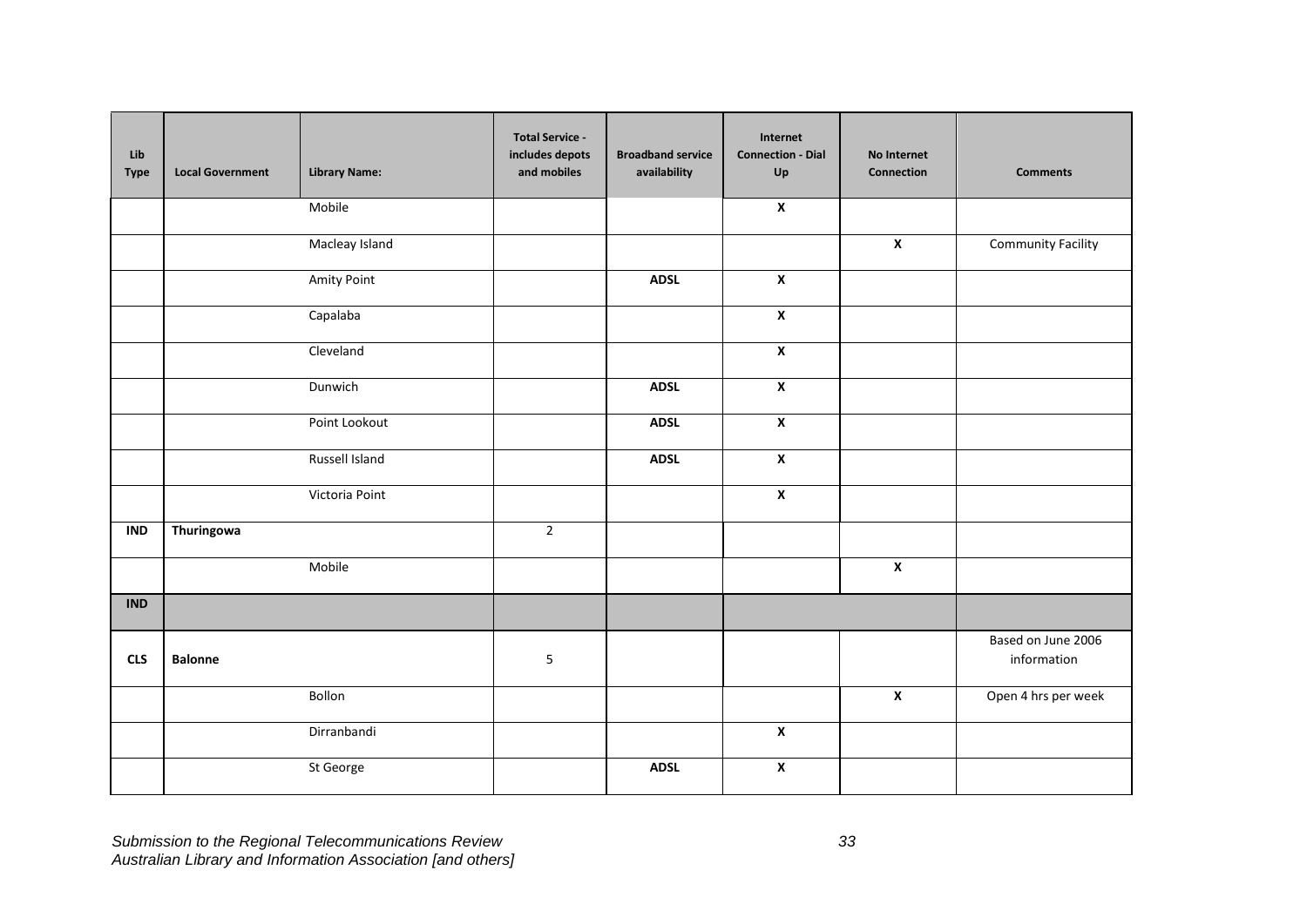| Lib<br><b>Type</b> | <b>Local Government</b> | <b>Library Name:</b>  | <b>Total Service -</b><br>includes depots<br>and mobiles | <b>Broadband service</b><br>availability | Internet<br><b>Connection - Dial</b><br>Up | No Internet<br><b>Connection</b> | <b>Comments</b>                             |
|--------------------|-------------------------|-----------------------|----------------------------------------------------------|------------------------------------------|--------------------------------------------|----------------------------------|---------------------------------------------|
|                    |                         | Thallon               |                                                          |                                          | $\mathbf{x}$                               |                                  |                                             |
| <b>CLS</b>         | <b>Bendemere</b>        |                       | $\overline{3}$                                           |                                          |                                            |                                  |                                             |
|                    |                         | Jackson               |                                                          | <b>ADSL</b>                              | $\overline{\mathbf{x}}$                    |                                  |                                             |
|                    |                         | Wallumbilla           |                                                          | <b>ADSL</b>                              | $\pmb{\mathsf{X}}$                         |                                  |                                             |
|                    |                         | Yuleba                |                                                          |                                          | $\pmb{\mathsf{x}}$                         |                                  |                                             |
| <b>CLS</b>         | Booringa                |                       |                                                          |                                          |                                            |                                  |                                             |
|                    |                         | Mitchell              |                                                          | <b>ADSL</b>                              | $\pmb{\mathsf{X}}$                         |                                  | Based on June 2006<br>information           |
|                    |                         | Mungallala            |                                                          |                                          | $\pmb{\mathsf{X}}$                         |                                  |                                             |
| <b>CLS</b>         | <b>Bulloo</b>           |                       | $\mathbf{1}$                                             |                                          |                                            |                                  |                                             |
|                    |                         | Thargomindah          |                                                          | <b>ADSL</b>                              | $\overline{\mathbf{x}}$                    |                                  |                                             |
| <b>CLS</b>         | Cloncurry               |                       | $\overline{2}$                                           |                                          |                                            |                                  |                                             |
|                    |                         | Cloncurry             |                                                          | <b>ADSL</b>                              | $\overline{\mathbf{x}}$                    |                                  |                                             |
|                    |                         | Dajarra               |                                                          |                                          | $\overline{\mathbf{x}}$                    |                                  |                                             |
| <b>CLS</b>         | Cook                    |                       | 5                                                        |                                          |                                            |                                  |                                             |
|                    |                         | Coen, Laura, Lakeland |                                                          |                                          |                                            | X(X3)                            | Each Service point opened<br>4 hrs per week |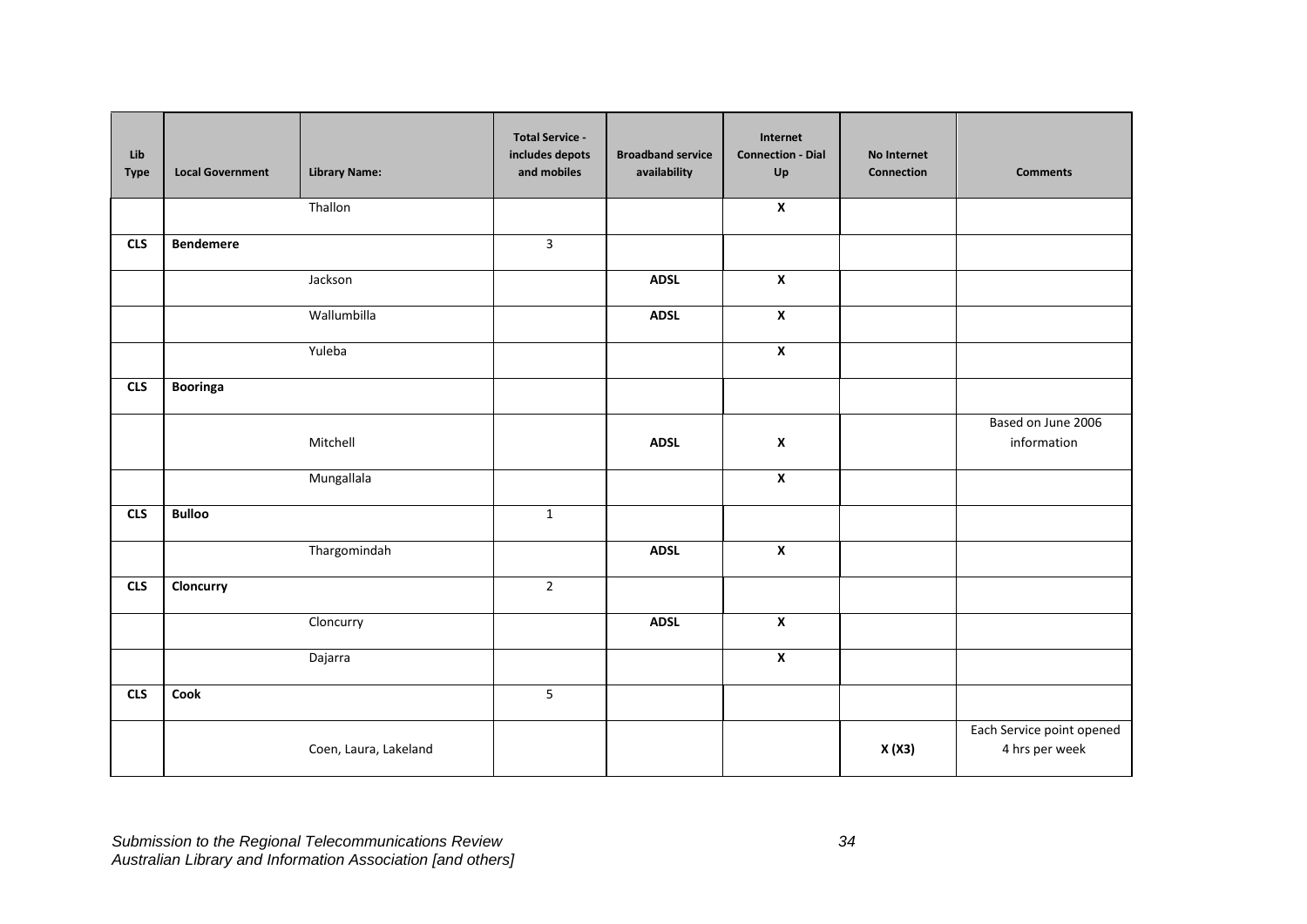| Lib<br><b>Type</b> | <b>Local Government</b> | <b>Library Name:</b> | <b>Total Service -</b><br>includes depots<br>and mobiles | <b>Broadband service</b><br>availability | Internet<br><b>Connection - Dial</b><br>$\mathsf{Up}$ | <b>No Internet</b><br>Connection | <b>Comments</b>      |
|--------------------|-------------------------|----------------------|----------------------------------------------------------|------------------------------------------|-------------------------------------------------------|----------------------------------|----------------------|
|                    |                         | Bloomfield           |                                                          |                                          | $\pmb{\mathsf{X}}$                                    |                                  |                      |
| <b>CLS</b>         | Croydon                 |                      | $\mathbf 1$                                              |                                          |                                                       |                                  | No information       |
|                    |                         | Croydon              |                                                          | <b>ADSL</b>                              | $\overline{\mathbf{x}}$                               |                                  |                      |
| <b>CLS</b>         | Diamantina              |                      | $\mathbf 2$                                              |                                          |                                                       |                                  | No information       |
|                    |                         | Bedourie             |                                                          |                                          | $\overline{\mathbf{x}}$                               |                                  |                      |
|                    |                         | Birdsville           |                                                          |                                          | $\overline{\mathbf{x}}$                               |                                  |                      |
| <b>CLS</b>         | <b>Douglas</b>          |                      | $\overline{2}$                                           |                                          |                                                       |                                  |                      |
|                    |                         | Mobile               |                                                          |                                          |                                                       | $\overline{\mathbf{x}}$          | No public access pcs |
| <b>CLS</b>         | <b>Duaringa</b>         |                      | $\overline{4}$                                           |                                          |                                                       |                                  |                      |
|                    |                         | <b>Bluff</b>         |                                                          |                                          | $\overline{\mathbf{x}}$                               |                                  |                      |
|                    |                         | Dingo                |                                                          |                                          | $\overline{\mathbf{x}}$                               |                                  |                      |
|                    |                         | Duaringa             |                                                          |                                          | $\overline{\mathbf{x}}$                               |                                  |                      |
| <b>CLS</b>         | Gayndah                 |                      | $\mathbf 1$                                              |                                          |                                                       |                                  | No information       |
|                    |                         | Gayndah              |                                                          | <b>ADSL</b>                              | $\overline{\mathbf{x}}$                               |                                  |                      |
| <b>CLS</b>         | Herberton               |                      | $\overline{3}$                                           |                                          |                                                       |                                  |                      |
|                    |                         | Mt Garnett           |                                                          | <b>ADSL</b>                              | $\pmb{\mathsf{X}}$                                    |                                  |                      |
| <b>CLS</b>         | <b>Ilfracombe</b>       |                      | $\mathbf{1}$                                             |                                          |                                                       |                                  |                      |

*Submission to the Regional Telecommunications Review 35 Australian Library and Information Association [and others]*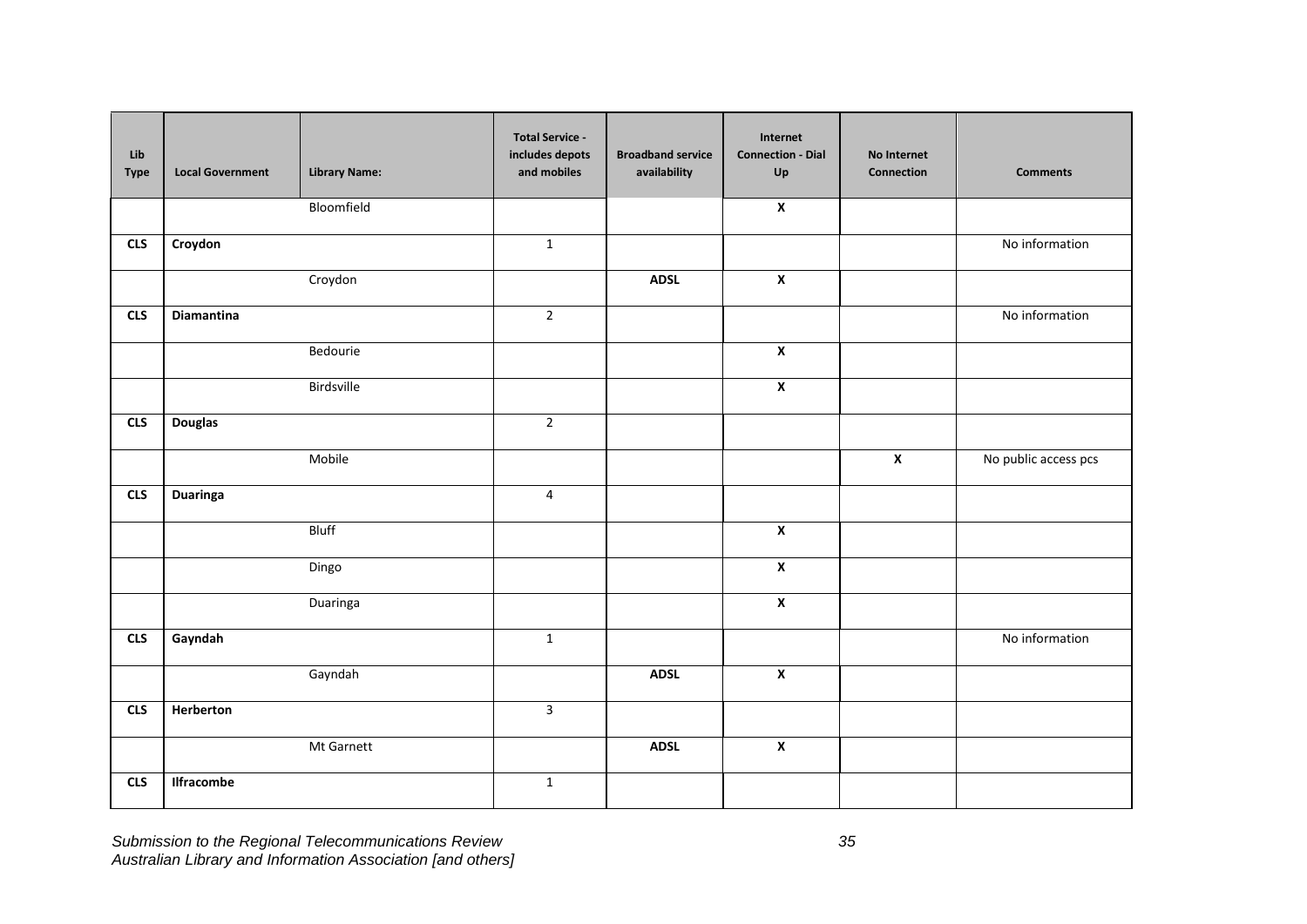| Lib<br><b>Type</b> | <b>Local Government</b> | <b>Library Name:</b> | <b>Total Service -</b><br>includes depots<br>and mobiles | <b>Broadband service</b><br>availability | Internet<br><b>Connection - Dial</b><br>Up | No Internet<br>Connection | <b>Comments</b>                              |
|--------------------|-------------------------|----------------------|----------------------------------------------------------|------------------------------------------|--------------------------------------------|---------------------------|----------------------------------------------|
|                    |                         | Ilfracombe           |                                                          |                                          | $\overline{\mathbf{x}}$                    |                           |                                              |
| <b>CLS</b>         | Isis                    |                      | $\overline{2}$                                           |                                          |                                            |                           |                                              |
|                    |                         | Woodgate             |                                                          |                                          |                                            | $\pmb{\chi}$              | Open 2hrs per week / No<br>public access pcs |
| <b>CLS</b>         | Isisford                |                      | $\mathbf 1$                                              |                                          |                                            |                           |                                              |
|                    |                         | Isisford             |                                                          | <b>ADSL</b>                              | $\overline{\mathbf{x}}$                    |                           |                                              |
| CLS                | Jericho                 |                      | $\overline{2}$                                           |                                          |                                            |                           |                                              |
|                    |                         | Alpha                |                                                          | <b>ADSL</b>                              | $\overline{\mathbf{x}}$                    |                           |                                              |
|                    |                         | Jericho              |                                                          |                                          | $\pmb{\mathsf{x}}$                         |                           |                                              |
| <b>CLS</b>         | Kilkivan                |                      | $\overline{2}$                                           |                                          |                                            |                           | No information                               |
|                    |                         | Goomeri              |                                                          | <b>ADSL</b>                              | $\overline{\mathbf{x}}$                    |                           |                                              |
|                    |                         | Kilkivan             |                                                          | <b>ADSL</b>                              | $\mathbf{x}$                               |                           |                                              |
| <b>CLS</b>         | Kolan                   |                      | $\mathbf{1}$                                             |                                          |                                            |                           | No information                               |
|                    |                         | Kolan                |                                                          |                                          | $\overline{\mathbf{x}}$                    |                           |                                              |
| CLS                | <b>McKinlay</b>         |                      | $\overline{2}$                                           |                                          |                                            |                           |                                              |
|                    |                         | McKinlay             |                                                          |                                          |                                            | $\pmb{\chi}$              | No information - open 4hrs<br>per week       |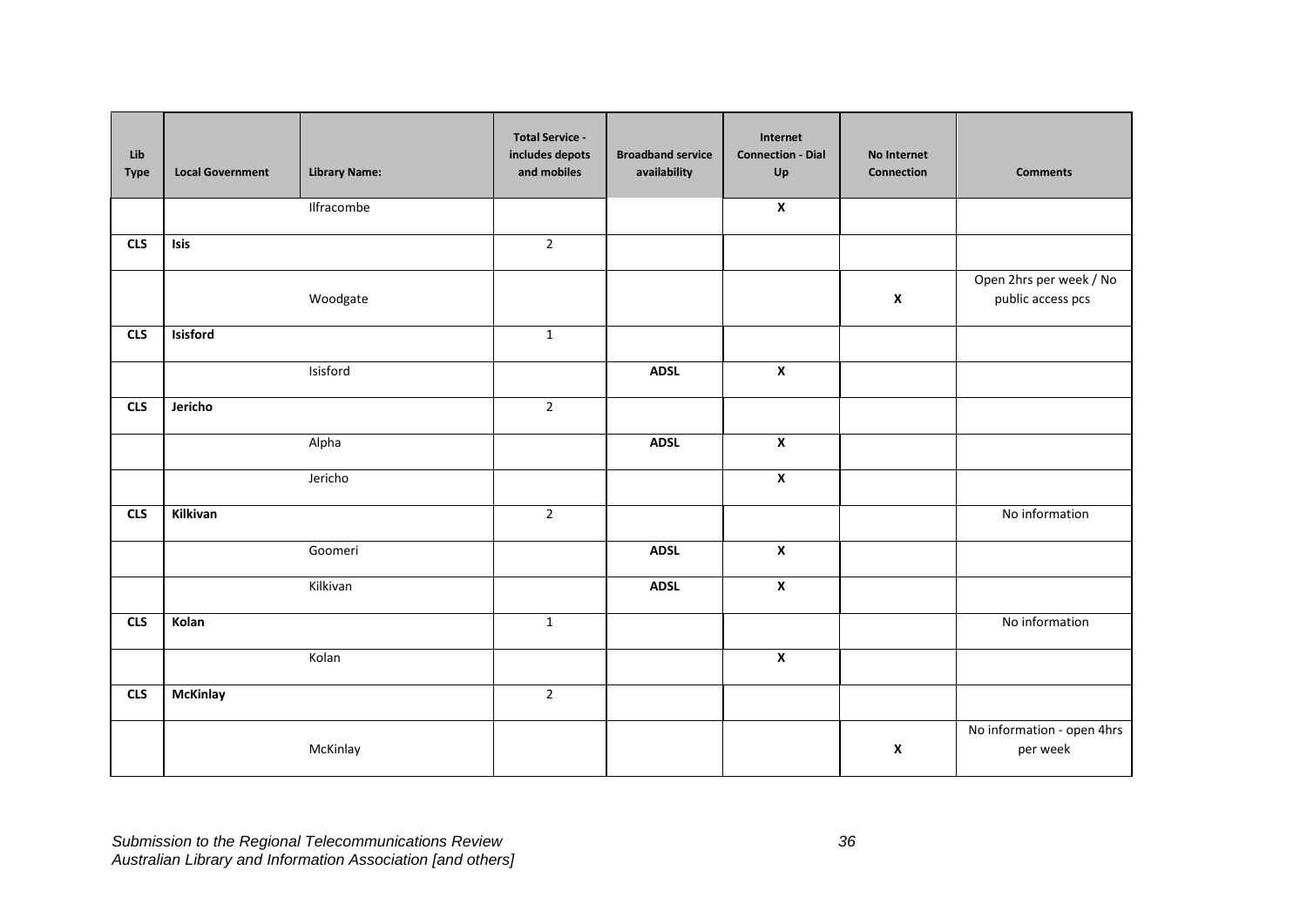| Lib<br><b>Type</b> | <b>Local Government</b>  | <b>Library Name:</b> | <b>Total Service -</b><br>includes depots<br>and mobiles | <b>Broadband service</b><br>availability | Internet<br><b>Connection - Dial</b><br>Up | No Internet<br>Connection | <b>Comments</b>                                           |
|--------------------|--------------------------|----------------------|----------------------------------------------------------|------------------------------------------|--------------------------------------------|---------------------------|-----------------------------------------------------------|
| <b>CLS</b>         | Millmerran               |                      | $\overline{2}$                                           |                                          |                                            |                           |                                                           |
|                    |                          | <b>Cecil Plains</b>  |                                                          | <b>ADSL</b>                              | $\boldsymbol{\mathsf{x}}$                  |                           |                                                           |
|                    |                          | Millmerran           |                                                          | <b>ADSL</b>                              | $\overline{\mathbf{x}}$                    |                           |                                                           |
| <b>CLS</b>         | <b>Miriam Vale</b>       |                      | 4                                                        |                                          |                                            |                           |                                                           |
|                    |                          | Agnes Water          |                                                          |                                          | $\pmb{\chi}$                               |                           | No information                                            |
|                    |                          | <b>Baffle Creek</b>  |                                                          |                                          |                                            | $\pmb{\mathsf{x}}$        | Open less than 6hrs per<br>week / No public access<br>pcs |
|                    |                          | Rosedale             |                                                          |                                          |                                            | X                         | Open less than 6hrs per<br>week / No public access<br>pcs |
| <b>CLS</b>         | <b>Mornington Island</b> |                      | $\mathbf{1}$                                             |                                          |                                            |                           |                                                           |
|                    |                          | Mornington Island    |                                                          | <b>ADSL</b>                              | $\pmb{\chi}$                               |                           | No information                                            |
| <b>CLS</b>         | <b>Mount Morgan</b>      |                      | $\mathbf{1}$                                             |                                          |                                            |                           | Based on June 2006<br>information                         |
|                    |                          | Mount Morgan         |                                                          | <b>ADSL</b>                              | $\boldsymbol{\mathsf{x}}$                  |                           |                                                           |
| <b>CLS</b>         | <b>Murweh</b>            |                      | 4                                                        |                                          |                                            |                           | No information                                            |
|                    |                          | Augathella           |                                                          | <b>ADSL</b>                              | $\overline{\mathbf{x}}$                    |                           |                                                           |
|                    |                          | Charleville          |                                                          | <b>ADSL</b>                              | $\pmb{\mathsf{X}}$                         |                           |                                                           |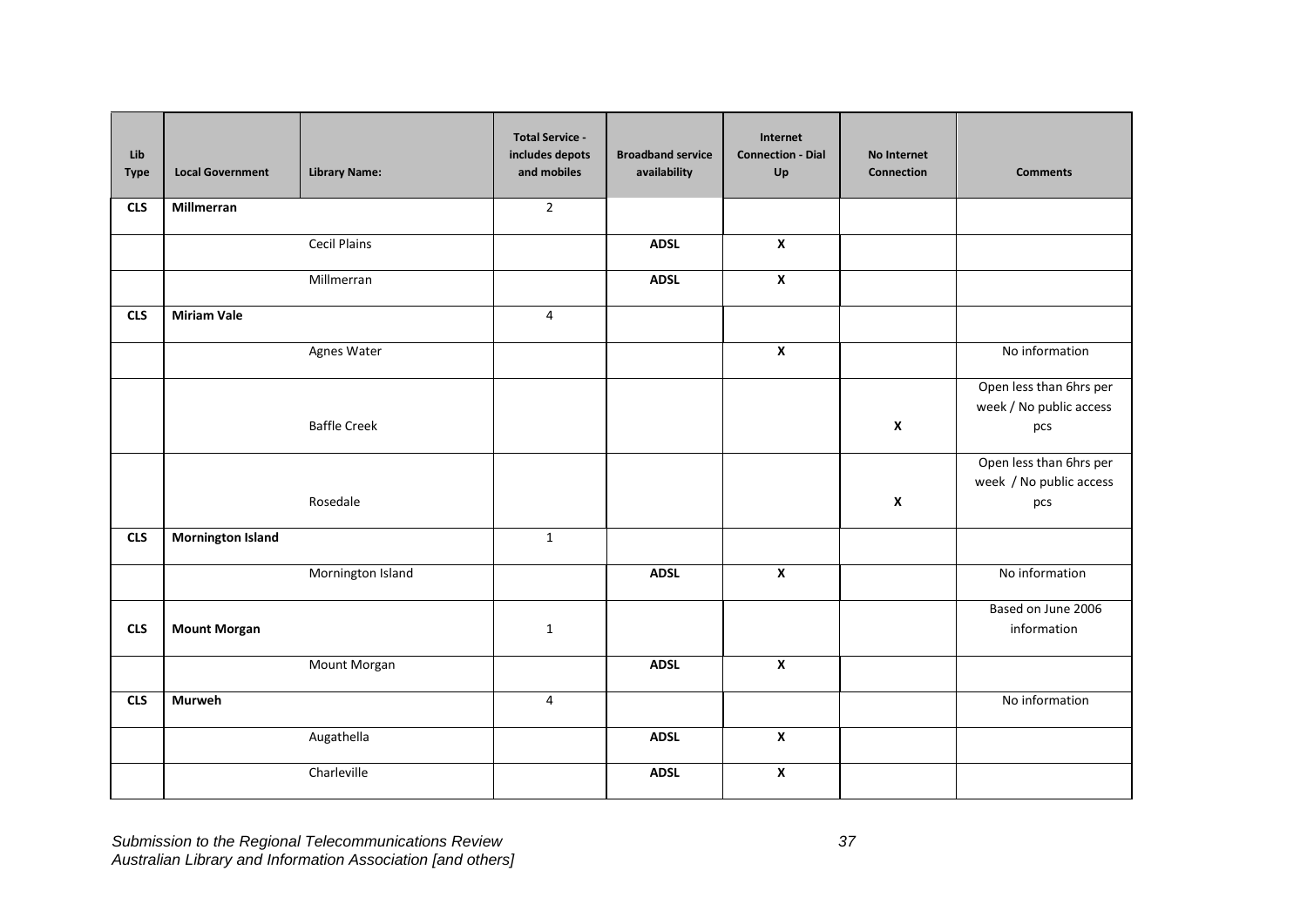| Lib<br><b>Type</b> | <b>Local Government</b> | <b>Library Name:</b> | <b>Total Service -</b><br>includes depots<br>and mobiles | <b>Broadband service</b><br>availability | Internet<br><b>Connection - Dial</b><br>$\mathsf{Up}$ | No Internet<br>Connection | <b>Comments</b>                   |
|--------------------|-------------------------|----------------------|----------------------------------------------------------|------------------------------------------|-------------------------------------------------------|---------------------------|-----------------------------------|
|                    |                         | Morven               |                                                          | <b>ADSL</b>                              | $\overline{\mathbf{x}}$                               |                           |                                   |
|                    |                         | Nebine               |                                                          |                                          |                                                       | $\boldsymbol{\mathsf{x}}$ |                                   |
| <b>CLS</b>         | Nanango                 |                      | $\overline{3}$                                           |                                          |                                                       |                           |                                   |
|                    |                         | Maidenwell           |                                                          |                                          |                                                       | $\overline{\mathbf{x}}$   |                                   |
| <b>CLS</b>         | Paroo                   |                      | $\overline{3}$                                           |                                          |                                                       |                           | No information                    |
|                    |                         | Wyandra              |                                                          |                                          | $\overline{\mathbf{x}}$                               |                           |                                   |
|                    |                         | Yowah                |                                                          |                                          | $\overline{\mathbf{x}}$                               |                           |                                   |
| <b>CLS</b>         | Pittsworth              |                      | $\mathbf 1$                                              |                                          |                                                       |                           |                                   |
|                    |                         | Pittsworth           |                                                          |                                          | $\pmb{\mathsf{X}}$                                    |                           |                                   |
| <b>CLS</b>         | Rosalie                 |                      | 4                                                        |                                          |                                                       |                           | Based on June 2006<br>information |
|                    |                         | Mobile               |                                                          |                                          | $\pmb{\chi}$                                          |                           | No public access pcs              |
|                    |                         | Goombungee           |                                                          | <b>ADSL</b>                              | $\pmb{\mathsf{X}}$                                    |                           |                                   |
|                    |                         | Quinalow             |                                                          |                                          | $\overline{\mathbf{x}}$                               |                           |                                   |
|                    |                         | Yarraman             |                                                          | <b>ADSL</b>                              | $\overline{\mathbf{x}}$                               |                           |                                   |
| <b>CLS</b>         | <b>Tara</b>             |                      | $\mathbf{3}$                                             |                                          |                                                       |                           | No information                    |
|                    |                         | Meandarra            |                                                          | <b>ADSL</b>                              | $\overline{\mathbf{x}}$                               |                           |                                   |